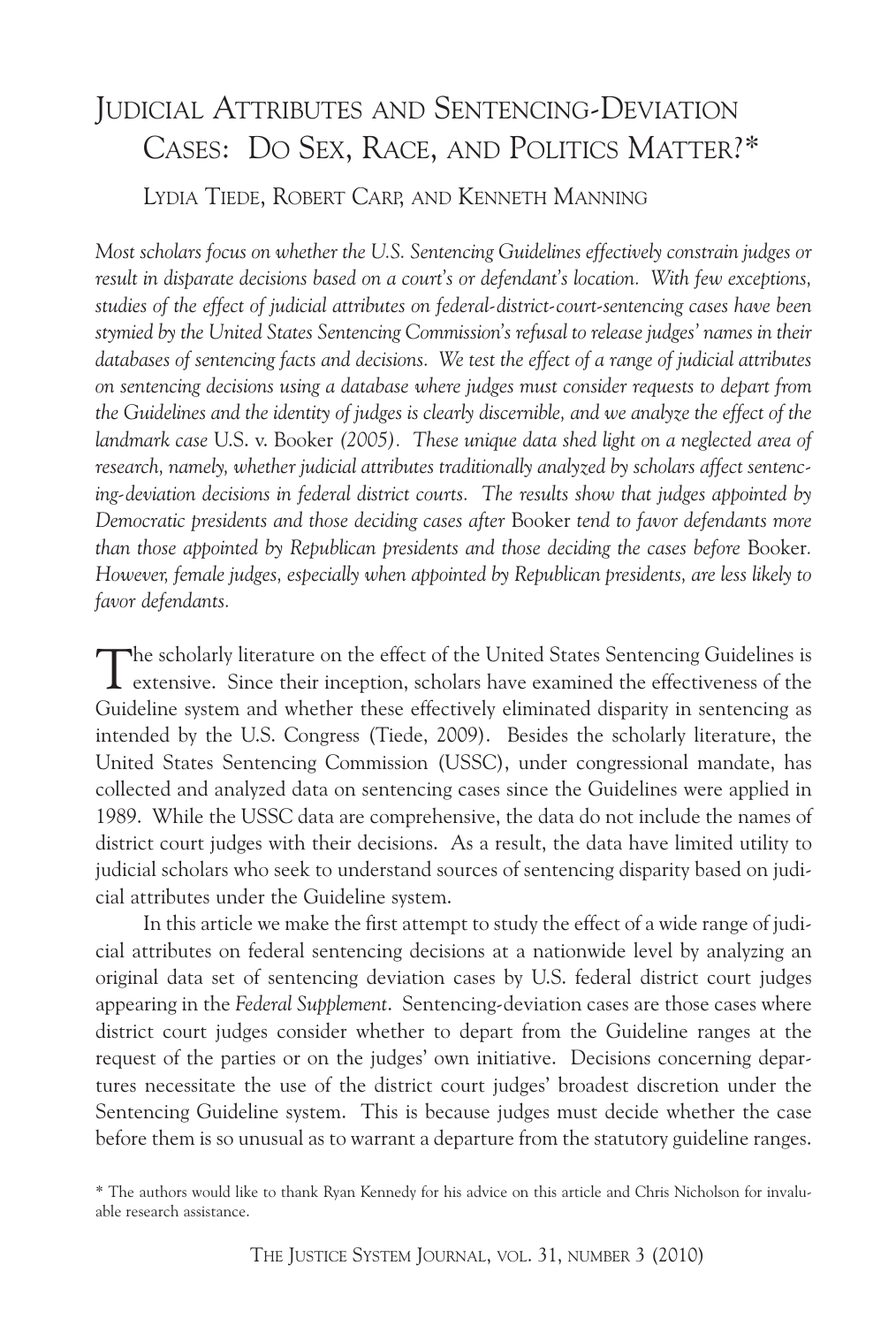Cases within the Guidelines that do not implicate a request to depart are not generally appealable and, therefore, district court judges rarely request publication of these decisions.

The research here provides a significant contribution to research on sentencing because the use of discretion exercised by district court judges under the federal Guidelines, as well as the remaining disparity in decisions due to the exercise of discretion, has remained puzzling. While the Guidelines until recently were thought to be extremely restrictive as compared to guidelines in other countries, it is unclear why disparity continues to exist. While several studies document the existence of disparity at both the individual and district level, the explanations have remained largely conjectural due to the lack of data on judges in the USSC's own sentencing databases. In this article, we provide preliminary explanations for why disparity may exist in sentencing cases by focusing on the background of judges deciding these cases. In this way, we test how and in what way judicial attributes affect sentencing.

#### DISPARITY IN FEDERAL SENTENCING

Congress and legal practitioners pressed for the enactment of Sentencing Guidelines because there appeared to be too much sentencing disparity of similarly situated defendants across the nation. Frankel, a federal judge and scholar, provided one of the first criticisms of sentencing disparity, which he found to be due to district court judges' unbridled discretion (Frankel, 1972:39). <sup>1</sup> Following Frankel's lead, politicians also became gravely concerned with sentencing disparity, and as a result, after significant and lengthy debate, Congress created the United States Sentencing Guideline system, the USSC, and the mandatory requirement that judges use specific sentencing ranges to determine the length of most sentences. Reducing judicial choices in sentencing and, therefore, limiting judicial discretion was thought to be the panacea for eliminating such disparity.

Although the Guideline system reduced disparity as compared to sentencing under the pre-Guideline system, it by no means eliminated it (USSC, 2004:95-97). Currently, the USSC acknowledges disparity due to pre-sentencing procedures and inter-judge and regional differences, but dismisses most of this due to the research methods that were used in studies analyzing disparity. In its fifteen-year report, the USSC states, "The conclusion is clear: the federal sentencing guidelines have made significant progress toward reducing disparity caused by judicial discretion" (USSC, 2004:98). This conclusion seems to be based primarily on a "natural experiment" conducted by Anderson, Kling, and Stith (1999), who found that differences in sentence length between two typical judges dropped from 17 percent of the average sentence length before the Guidelines to 11 percent after the Guidelines. Other scholars involved in the debate about the extent of disparity found under the Guidelines are

 $1$  One cannot underestimate Frankel's criticism of federal judges' discretion in sentencing before the Guidelines. He states, "The sentencing power of the judges are, in short, so far unconfined that, except for frequently monstrous maximum limits, they are effectively subject to no law at all" (p. 8).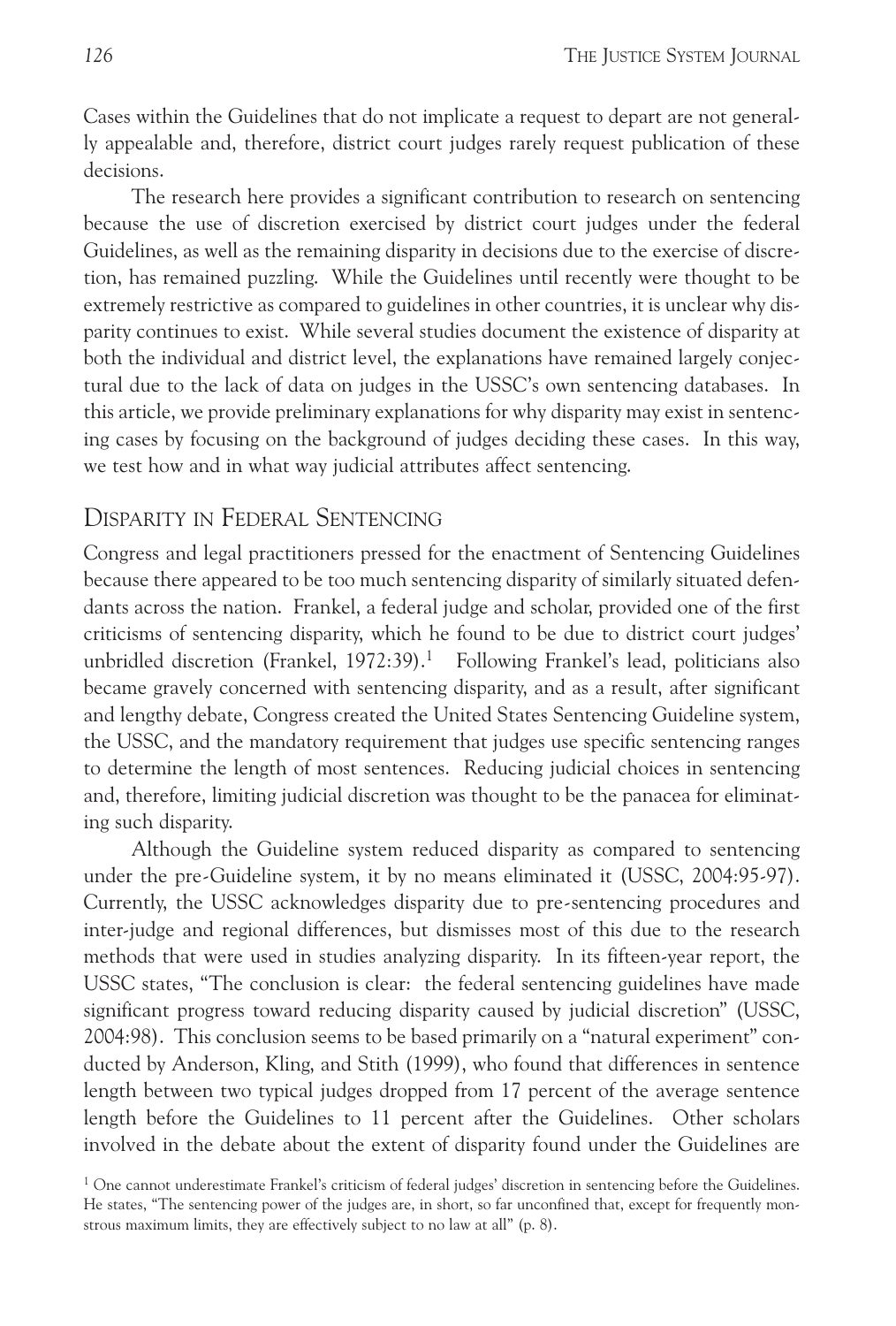less positive (GAO, 1992). Waldfogel (1998), for example, finds no decrease in disparity under the Guideline system. An earlier and seemingly contradictory study by USSC staff (Hofer, Blackwell, and Ruback, 1999) also found some surprising regional disparity by comparing sentences in the 1980s to sentences in the 1990s. In this study, disparity for drug-trafficking offenses in certain cities actually increased under the Guideline system (see also Kautt, 2002).

While many acknowledge that disparity still exists under the Guidelines, others focus on the source of disparity rather than its magnitude. Scholars and practitioners, including the USSC, believe that disparity is due to pre-sentencing differences in prosecutors charging and pleading practices (USSC, 2004; Bibas, 2005); the availability of certain types of defense attorneys (Berman, 2002); caseloads (Braniff, 1993); and local case-processing practices (Ulmer, 2005; Kautt, 2002). Still others believe disparity is primarily due to the gender, race, and ethnicity of offenders (see Albonetti, 1997; Mustard, 2001; Free, 1997, Pasko, 2002). Finally, disparity often corresponds to the region where district court judges are located. For example, the USSC itself has found in a number of studies that district court judges in the Fifth Circuit issue defendants higher sentences and depart less from the Guidelines than counterparts in the Ninth Circuit (USSC Sourcebook, 2005; Tiede, 2009).

Despite some acknowledgment that significant disparity persists, the limitations of the data have resulted in scholars focusing on either defendants' attributes or the practices of attorneys as causal factors. To date, there are no comprehensive studies of how a wide range of judicial attributes alone or jointly may affect sentencing cases. While sentencing disparity may be due to a combination of factors, especially attributes of judges and defendants, we focus on the former as there has been little if any quantitative work in this regard.

### JUDICIAL ATTRIBUTES AND SENTENCING

The effect of judges' attributes on decision making has been studied for a variety of courts and issue areas. It is generally thought that judicial decisions concerning similarly situated parties to lawsuits may vary due to the discretion that judges exercise even under laws that constrain such discretion, such as the Sentencing Guidelines. Furthermore, if judges have discretion, even a small amount, then it is theorized that certain judge attributes, such as their party identification, race, gender, or years on the bench, will affect that discretion. Many studies, especially those of the U.S. Supreme Court, have found a relationship between judicial decision making and judges' underlying attributes (see George, 2001, for an overview of this literature). In this article there will be no attempt to analyze all of the existing literature on judges' attributes. Rather, a review is made of what relationships exist between attributes and decision making, primarily in criminal law or sentencing decisions. While some attributes, such as party identification, have been consistently found to affect decision making, the effects of other attributes are less clear.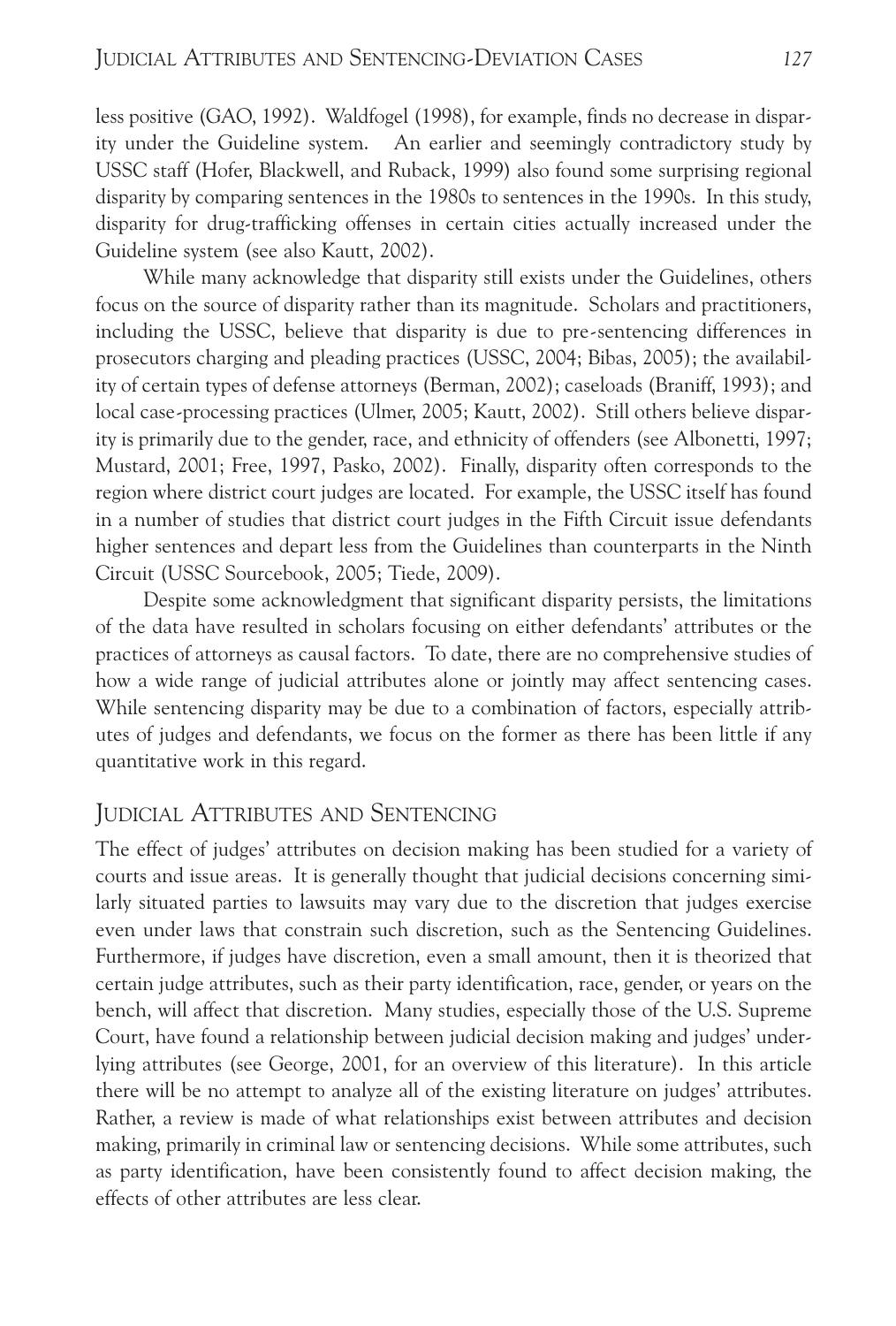To analyze these attributes, many scholars focus on the partisanship of federal judges. The effect of the appointing president's party, most frequently used to measure partisanship, is well established in the literature in a variety of case areas. Indeed, scholars generally find that the party of the president appointing judges reflects the policy preferences of judges sitting on the U.S. Courts of Appeal (Cross and Tiller, 1998; Stidham, 1996; George, 2001), with judges appointed by Republican presidents tending to be more conservative than judges appointed by Democrats (Brudney, Schiavoni, and Merrit, 1999; Gotschall, 1986). For criminal cases, liberal judges tend to favor defendants more than conservative judges. Although less prevalent, the work on U.S. District Courts also has shown that party of the appointing president matters (Carp, Manning, and Stidham, 2009). Rowland and Carp (1996) show that over time district court judges appointed by Democratic presidents tend to be more liberal than judges appointed by Republican presidents and that jurists appointed by Democratic presidents are more favorable toward defendants.

There also have been two attempts to look at the president's party affiliation on his appointees' sentencing behavior. Schanzenbach and Tiller (2007) show that the political composition of both the circuit and the district courts affects sentencing decisions. Judges appointed by Republicans gave higher sentences than their Democratic counterparts for street crimes and lower sentences for white-collar and environmental crimes. These authors also ask how district court judges' sentences are affected by the political composition of the circuits in which they  $\text{sit.}^2$  Despite such conclusions, Schanzenbach and Tiller did not have information on individual judges to match with case decisions for this research. Instead, they estimated political appointments of judges in general by looking at the percentage of active district court judges who were appointed by Democrats. While their study attempts to include variables on political attributes of judges, these authors have no information to tie judges' names to actual decisions. Further, they limit their study to active judges, although senior-status judges often have heavy sentencing caseloads.

Schanzenbach and Tiller (2008) attempted to correct for the lack of data on judge-specific characteristics in their earlier work by creating their own database for serious drug offenses by randomly selecting dates to search on the Public Access to Court Electronic Records (PACER) system. Their search yielded approximately 2,265 cases decided by district courts applying the sentencing guidelines nationwide. Based on their sample, they find that there were significant differences in how judges make decisions based on the party of the appointing president. In general, they conclude that judges appointed by Democratic presidents reduced offense level and lowered sentences more often than their counterparts appointed by Republican presidents. As

<sup>2</sup> Schanzenbach and Tiller (2008) characterize their 2006 findings as follows: "Democratic- and Republicanappointed district court judges used offense levels to adjust prison sentences to roughly the same degree whether they were in majority Democratic- or Republican-appointed circuits. On the other hand, Democratic appointees in majority Democratic circuits departed to a degree greater than Democratic appointees in majority Republican circuits" (p. 723).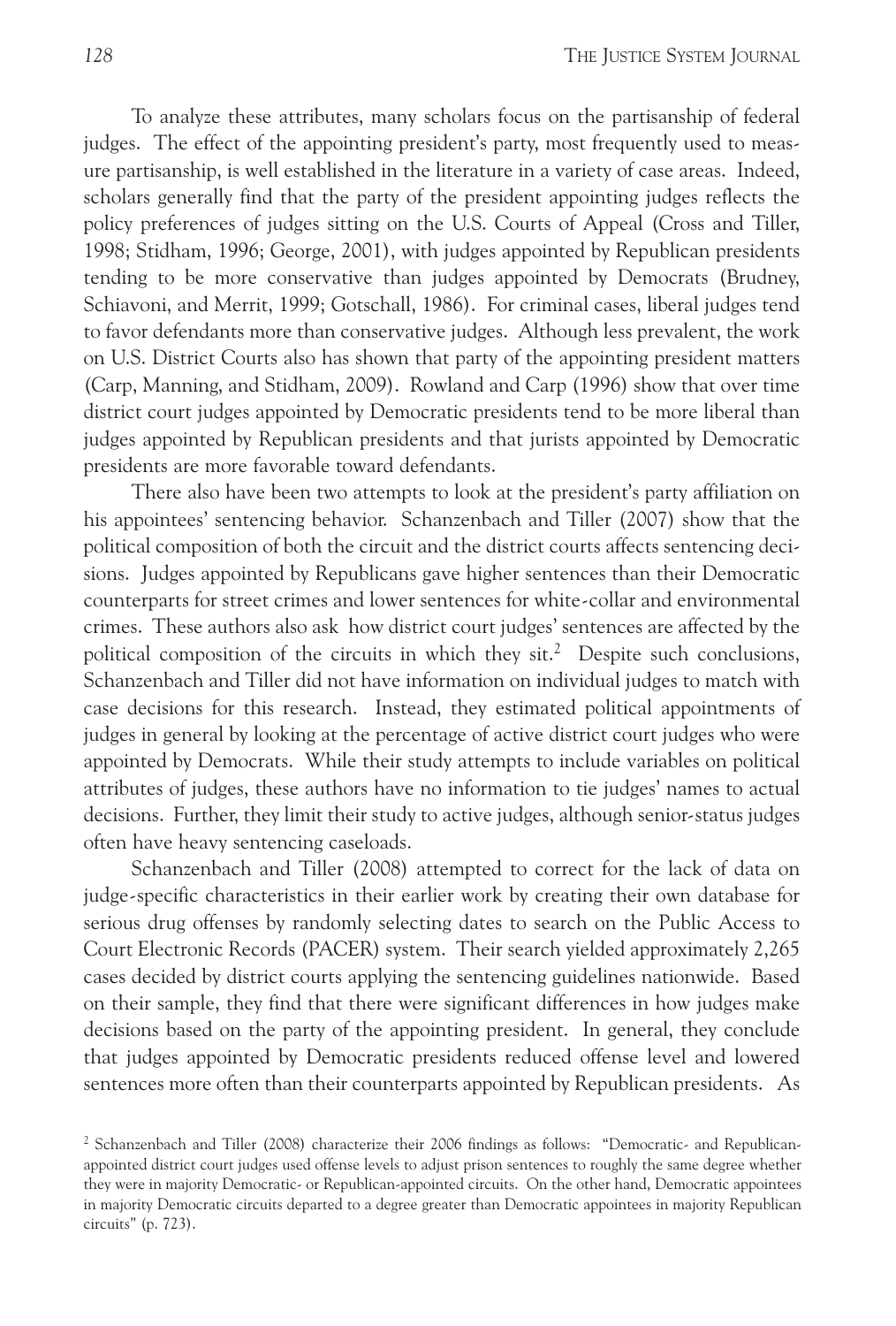mentioned by the authors, this was the first known study to look at how party of the appointing president affects sentencing decisions (but see Scott, 2010, analyzing interjudge disparity for the District of Massachusetts). However, Schanzenbach and Tiller did not analyze judicial attributes other than the party of the judges.

Independent, although related to the party of the judge, is judges' ideology. The majority of judicial politics scholars, especially those dealing with the U.S. Supreme Court, find that judges' ideology affects judicial decision making (Segal and Spaeth, 1993, 2002). While the influence of ideology is prevalent in studies of the U.S. Supreme Court, the effect of ideology on different types of lower courts and case types is not definitive. For district courts, which are exclusively studied here, ideology has been determined by Giles, Hettinger, and Peppers's (2001) scores, which are created by considering not only the appointing presidents' party, but also senatorial courtesy (see also Epstein et al., 2007:306-07). While these scores are now an accepted and prevalent way of measuring district court judges' ideology, the effect of ideology measured this way has not been conclusively established for all case types (Benzoni and Dodrill, 2009).

A second group of judicial attributes analyzed in the literature is far less conclusive than the literature on party of the appointing president. The effect of race, gender, and years on the bench has not provided consistent results across issue areas. For example, the scholarship on race and judging, as a whole, has been inconclusive as to whether race has a systematic effect on judicial decision making. Part of this is due to the relative recentness of minority judges on the bench. While some studies have shown that race affects judicial decision making, others find no such relationship. These conclusions seem to be driven by what issues are being decided by the judge and what level of court is making the decision.<sup>3</sup> Further, recent studies contend that race and gender should not be analyzed separately but for their interactive effect (Collins and Moyer, 2008).

The effect of the judge's race in criminal cases, and more specifically sentencing, also is not consistent, and most scholars focus only on African-American jurists and fail to look at other minority groups. For Pennsylvania state courts, Ulmer (2005) finds that black male judges are 50 percent more likely to give shorter sentences than their white female counterparts. In the federal arena, Gotschall (1986) finds that in the courts of appeals, black judges voted for the accused and prisoners more than whites, and Smith (1983) finds that black judges are more sympathetic to defendants than white jurists. Looking at race and gender together, Collins and Moyer (2008) find that female judges belonging to minority groups are more likely to favor defendants than other members on the bench. In contrast, Sisk, Heise, and Morriss (1998), studying the effect of race on district court judges, find that race did not affect decisions about

<sup>&</sup>lt;sup>3</sup> Race of judges in the courts of appeal has been found to positively influence employment (Crowe, 1999) and sex-discrimination claims (Gotshall, 1983), but has had little effect on race-discrimination (Gotshall, 1983) and unfair-labor cases (Merritt and Brudney, 2001). Race also has had a limited effect on decision making at the district-court level across a wide range of subject areas (Segal, 2003; Walker and Barrow, 1985).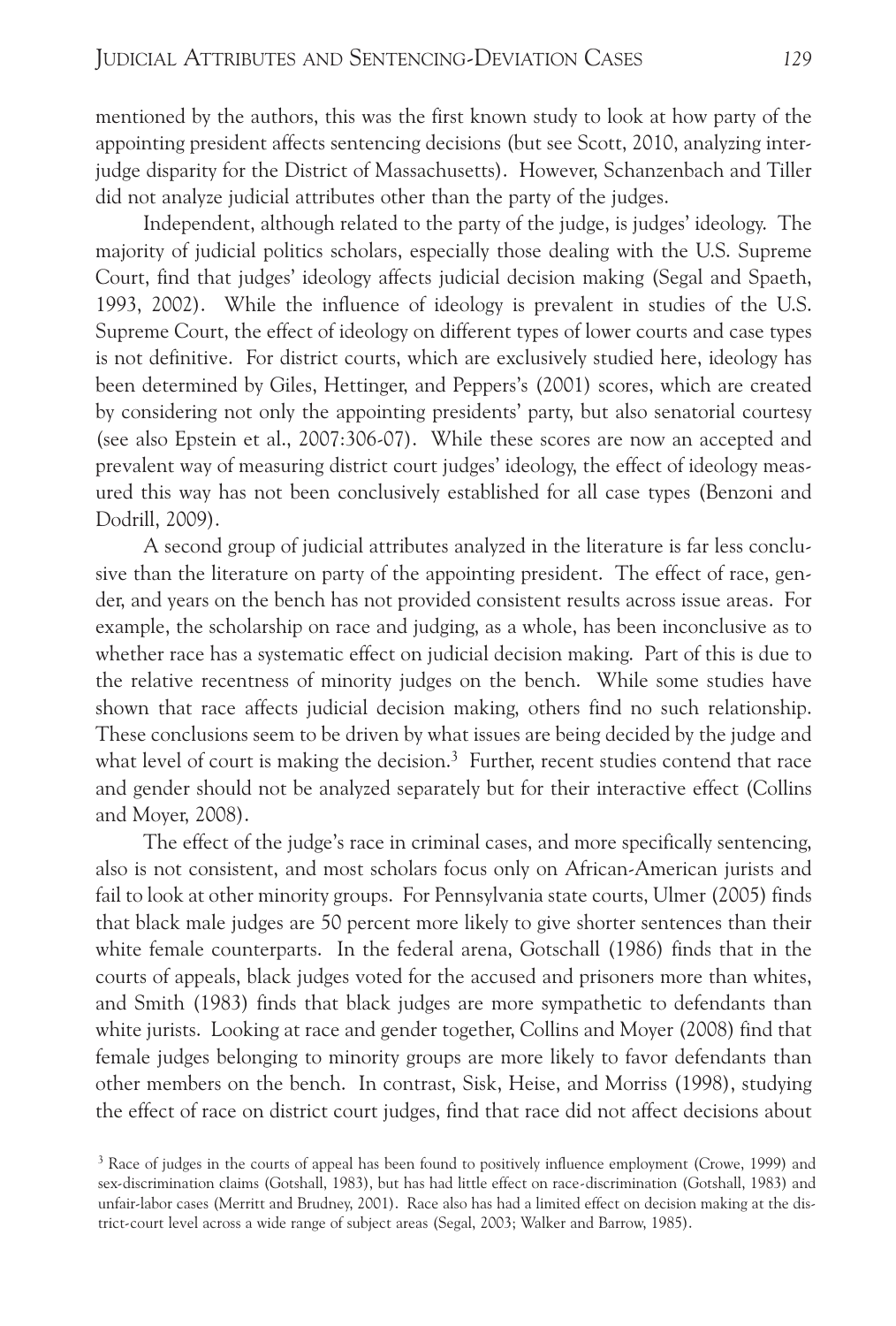whether the U.S. Sentencing Guidelines were unconstitutional when initially adopted. However, African-American judges, who found the Guidelines were unconstitutional, tended to do so more on due-process grounds than white judges.

Sherer (2004), in a study of black judges on the court of appeals, uses a different method of analysis than used in the previous studies, noting that prior studies of the effect of race on judges have suffered from "serious case selection problems" (p. 661). She attributes this to scholars looking at "criminal cases in the aggregate" (p. 661), rather than distinguishing between differences in criminal case types. In her own study, Sherer, looks at different types of criminal cases separately to test how a multitude of case facts, as well as judicial attributes, influence judges' votes. Using this method, she finds that black judges are more likely to uphold defendants' allegations of police misconduct in search-and-seizure cases. Unlike the literature on the party of the appointing president, the manner in which race of the judges may affect decision making is still open for debate for a range of issue areas.

As with race, the literature dealing with the effect of gender on judicial decision making does not point to a gender effect for all courts and issue areas (George, 2001; Songer, Davis, and Haire, 1994; Ashenfelter, Eisenberg, and Schwab, 1995; Sisk, Heise, and Morriss, 1998; Kulik, Perry, and Pepper, 2003; Gryski, Main, and Dixon, 1986; Walker and Barrow, 1985). Gender seems to have no effect in most issue areas (Peresie, 2005; Songer and Crews-Meyer, 2000), but does influence decisions in employment discrimination (Songer, Davis, and Haire, 1994; Brudney, Schiavoni, and Merrit, 1999; Boyd, Epstein, and Martin, 2010) and civil rights (Peresie, 2005). Women also affect collegial decision making when they sit with men on courts of appeals panels (Farhang and Wawro, 2004).

The literature on the effect of the judges' gender in criminal cases is similarly inconclusive. While some studies have found that male and female jurists treat defendants similarly (Kritzer and Uhlman, 1997), others determined that gender does influence criminal decisions in the lower courts. For example, Gruhl, Spohn, and Welch (1981) find that women in courts in a northeastern city tended to sentence female defendants to more time than their male counterparts. Further, male judges voted against defendants in criminal cases more when they sat with women judges (Massie, Johnson, and Gubala, 2002). Despite the growing interest in the effect of gender on the bench, there have been few recent studies of lower-court judges testing its impact in criminal cases.

Finally, the length of a judge's tenure on the bench is not often tested directly as a judicial attribute. However, new research in this regard reveals that Supreme Court justices may change their behavior the longer they serve (Epstein et al., 1998) and that federal district court judges may shift the way they vote on civil-rights cases. Further, Kaheny, Haire, and Benesh (2008) find that judges on the U.S. Court of Appeal "are more predictable in their voting during their early and late career stages" (p. 490). Despite these more recent studies, traditionally, tenure on the bench has been conceptualized as a function of the judge's age. Although most of these studies have rarely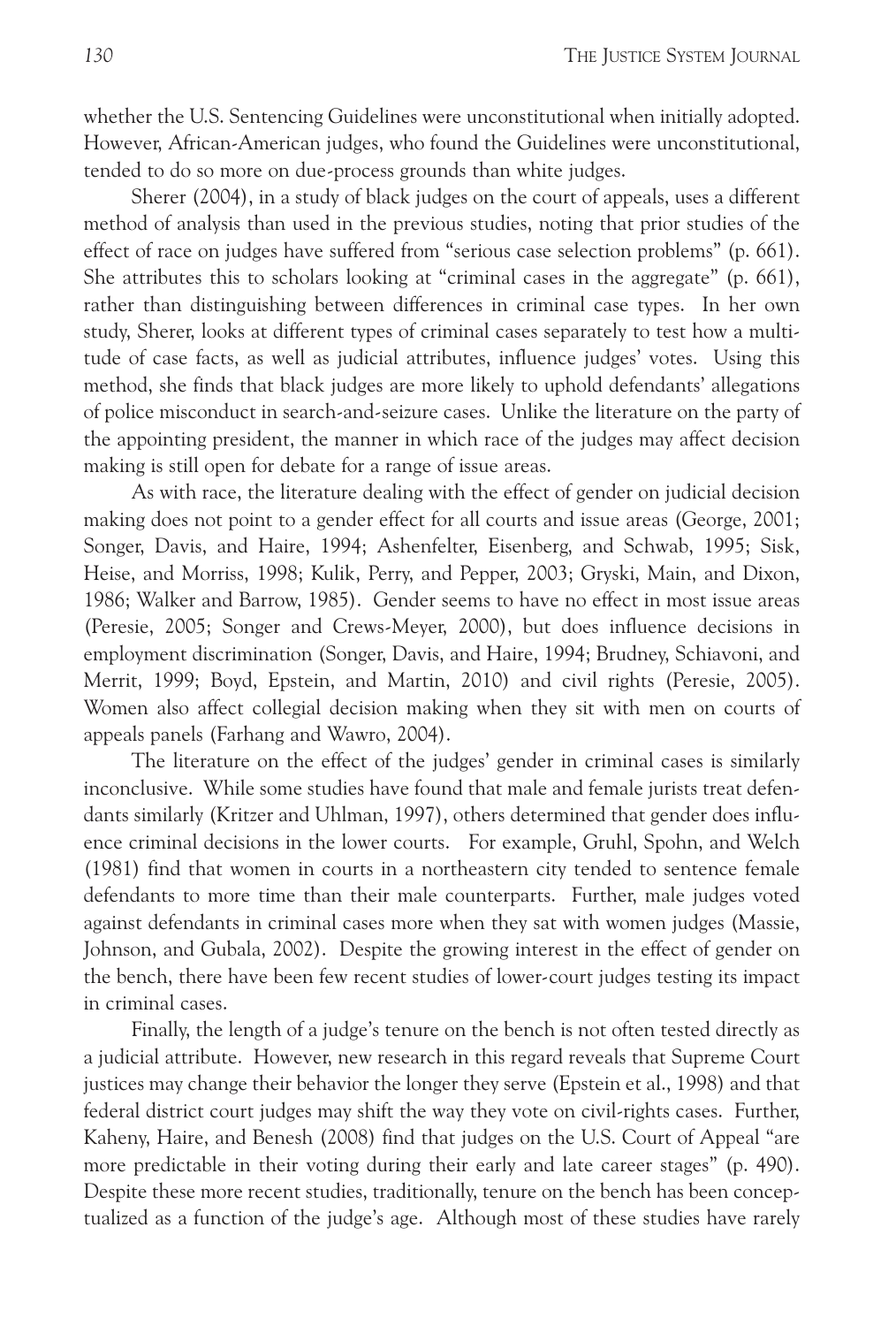established that the age of the judge provides a consistent indicator of judicial behavior (e.g., Ashenfelter, Eisenberg, and Schwab, 1995, for district courts; Goldman, 1975, for U.S. Courts of Appeal; and Tate, 1981, for the U.S. Supreme Court), Eisenberg and Johnson (1991) found that the age of federal district court judges may affect rulings on race-discrimination claims.

In criminal law, no consistent relationship has been found between the age of judges and the punishment they order. Cook (1973) found no relationship between a judge's age and the harshness of sentences for draft-law violators, but Kritzer (1978) did. Further, Sisk, Heise, and Morriss (1998) found that age did not seem to affect district court judges' decisions as to the constitutionality of the Sentencing Guidelines. As noted by Gibson (1983), the problem with studying age as a variable is that it is "difficult to disentangle the variety of effects (including generational effects, effects of socialization to the judicial position, and period effects)" on decision making (p. 24).

### WHY MIGHT JUDICIAL ATTRIBUTES AFFECT FEDERAL SENTENCING?

While there is much in the scholarly literature to suggest that judicial attributes may affect sentencing outcomes, there are few recent and conclusive studies that show how a range of attributes may affect outcomes. Based on the literature and deductive reasoning about the criminal process at the federal level, we believe that some, but not all judicial attributes will affect sentencing-deviation cases.

First, scholars strongly suggest that the party of the appointing president affects sentencing outcomes, such that judges appointed by Democrats decide cases in a manner that is more favorable to defendants, while G.O.P. appointees are less supportive. We hypothesize that party of the appointing president will have the same effect on sentencing-deviation cases. In other words, we hypothesize that judges appointed by Democratic presidents are more likely to vote in favor of defendants than judges appointed by Republican presidents in these cases. While politicians of both parties have electoral incentives to appear tough on crime, we believe historically that presidents from the Democratic party are somewhat more sympathetic to defendants due to a stronger commitment to civil rights and due process than their Republican counterparts. Therefore, we hypothesize that:

 $H_1$  = District court judges appointed by Democratic presidents will vote in favor of defendants more in sentencing-deviation cases than district court judges appointed by Republican presidents.

While the party of the appointing president may serve as a proxy for a judges' particular proclivity for defendants' rights, we do not believe the other judicial attributes when analyzed alone will significantly affect decision making. We predict this because criminal sentencing is highly regulated (even after *Booker*), and sentencing cases often constitute a significant portion of judges' dockets. Further, sentencing is somewhat mundane and mechanical. Ninety-nine percent of federal sentencing cases result in a plea bargain and judges have little involvement in such cases until the sen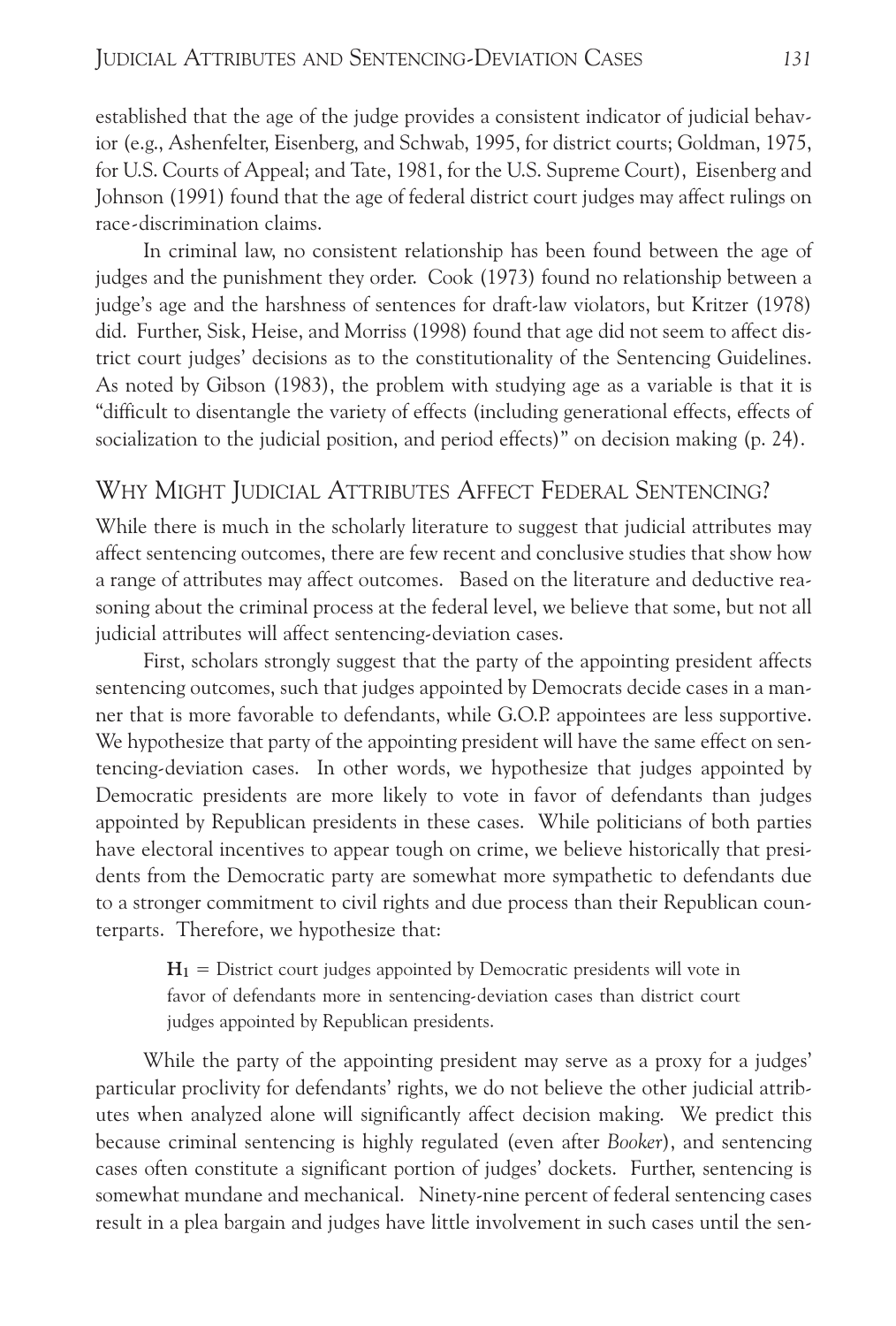tencing hearing. While an individual judge's ideology, gender, or race may play an important role in highly political cases, there is no reason to believe that these attributes would similarly influence rather routine sentencing cases. In other words, judges' personal stake in these types of cases may be substantially lower than in other cases, and, therefore, we predict that personal ideology, gender, race, and years on the bench are less important in decision making involving federal sentencing.

Although we believe that individual judicial attributes analyzed alone may matter little in sentencing, we do think that these attributes, interacting with the president's party identification, indeed affect decision making. In other words, it is not simply race or gender that affect decision making, but their interplay with presidential appointment that matters. Therefore, we hypothesize that female judges and minority judges appointed by Democrats will be more sympathetic to defendants and, thus, more likely to vote in favor of defendants than female judges and minority judges appointed by Republican presidents. Therefore, we hypothesize that:

 $H_2$  = Female district court judges appointed by Democratic presidents will vote in favor of defendants more in sentencing-deviation cases than female district court judges appointed by Republican presidents.

**H3** = District court judges appointed by Democratic presidents who are members of a minority group will vote in favor of defendants more in sentencing-deviation cases than minority members appointed by Republican presidents.

The final hypothesis that we test is the effect of *Booker* on judges' proclivities to vote for or against defendants. We hypothesize that *Booker* will make district court judges more likely to vote in favor of defendants. This hypothesis does not test the effect of judicial attributes on sentencing decisions, but rather tests whether a major change of law that gives judges' more discretion in sentencing affects case outcomes. While judges historically tend to depart downward more than upward (USSC, 2003:31-32), we further predict that judges are more likely to vote in favor of defendants after *Booker* because the cost of doing so has been greatly reduced. In *Booker*, the Supreme Court changed the standard of review for departure decisions from "de novo" to "reasonableness." This change assures district court judges that their decisions will be given due deference and, therefore, after *Booker* it is less likely that such decisions would be appealed or reversed when judges choose to depart from the Guidelines. Therefore, we hypothesize that:

**H4** = District court judges will favor defendants more in sentencing-deviation cases after *U.S. v. Booker* (2005) than before this decision.

As explained below, the hypotheses and predictions are tested using a unique database that ties federal judges' attributes to decisions in particular types of sentencing cases.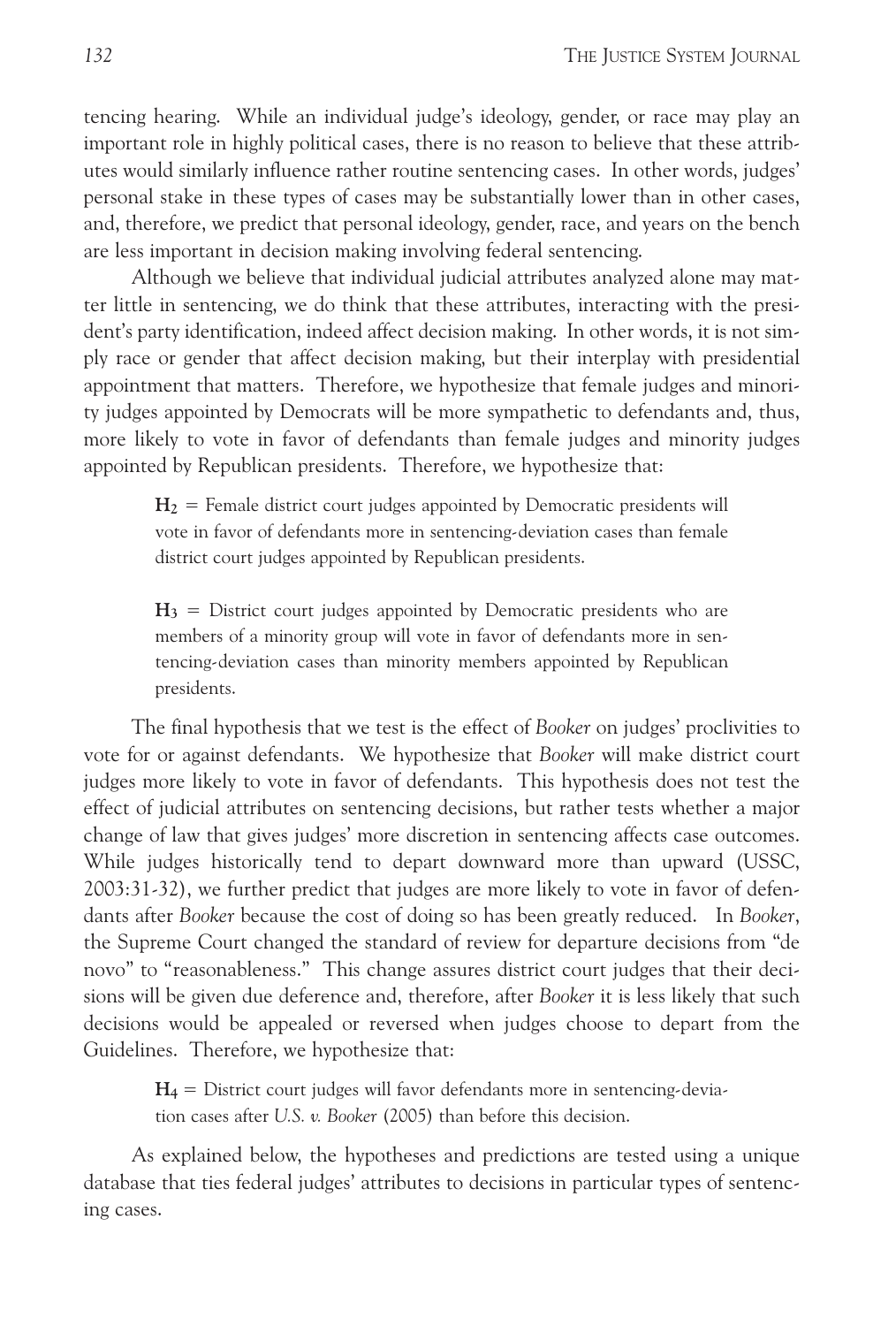#### DATA AND METHODS

Our study investigates a number of judicial characteristics and their effect upon a specific type of criminal case, namely, sentencing-deviation cases. Looking at only one area of criminal law rather than aggregating all criminal cases together provides a more precise analysis of the effect of judicial attributes (Scherer, 2004). We analyze criminal-sentencing decisions by U.S. district court judges that were published in the *Federal Supplement* from the period 1997 to 2008 and implicate judicial discretion to depart from the Guidelines or not. Through the U.S. Sentencing Guidelines, the USSC and Congress specifically chose to limit federal judges' discretion by mandating that judges sentence defendants to more precise prison terms that fall within specified perimeters.

Specifically, U.S. trial judges were required to calculate criminal sentences by using the USSC's sentencing table. The table has two axes: a horizontal axis that determines a defendant's criminal-history category and an offense-level axis that classifies the severity of a defendant's offense. To determine the sentence of any offense under the Guidelines, district court judges first must determine a defendant's criminalhistory category. There are six possible criminal-history categories that are determined by criminal history ranging from 0 to 13. Second, district court judges must determine the offense level ranging from 1 to 43. The offense level is specified in the Guidelines that categorize crimes by type and assign an offense level based on whether the crime involved certain additional factors, such as the presence of a firearm or a victim. The offense level may be further altered depending on the role that the defendant had in a crime and whether he or she accepted responsibility for committing it.

Once these two determinations have been made, the judge is required to sentence a defendant to a number of months in prison that falls within the sentencing range determined by uniting the criminal-history and offense-level axes of the sentencing table. The discretion delegated to judges for sentencing decisions for particular crimes ranges from sentencing decisions that may vary by as little as 6 months (e.g., 0 to 6 months or 24 to 30 months) to sentencing decisions that may vary as much as the length of time between 360 months (30 years) and a defendant's natural life. In this way, discretion to sentence "is cabined within a guideline range" (Campbell and Bemporad, 2004:1), and the legislature on the recommendation of the USSC specifically determines this range.

Sentencing decisions are separated from findings of guilt established in plea bargains or after trials. Although the majority of federal-sentencing cases are decided by a plea agreement between prosecutors and defense attorneys, district court judges may either accept the plea agreement and its recommended sentence or disregard it and independently determine the sentence. Further, unlike state criminal cases, federal judges often disregard the plea agreements between prosecutors and defense attorneys (Tiede, 2008).

The cases analyzed in this study are those where district court judges had to decide, in a plea bargain or after a trial, whether to honor prosecutors' or defendants' requests to depart from the sentencing Guidelines. Despite the mandatory nature of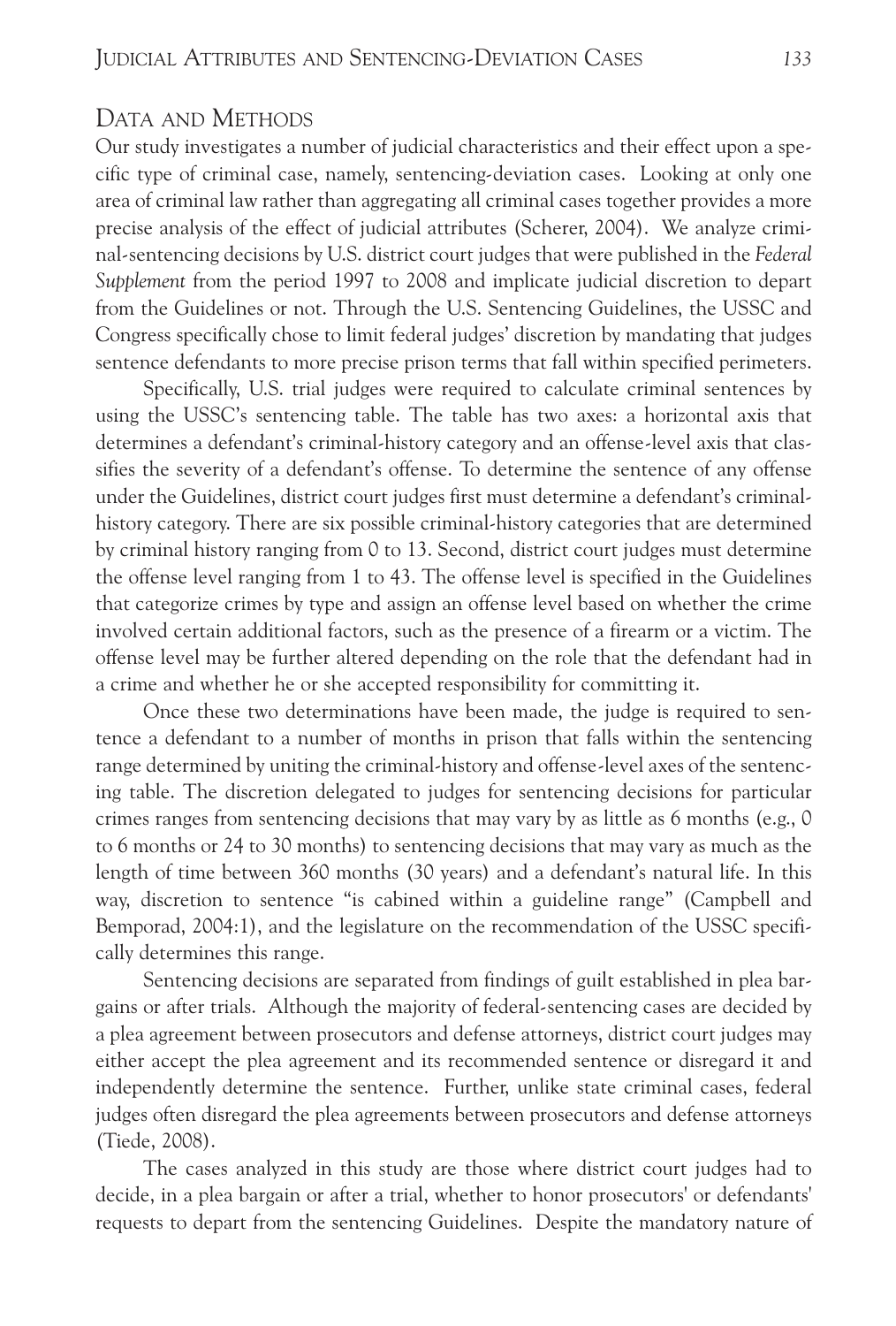the Guidelines, until Booker (2005), the Guidelines allowed judges to sentence defendants outside of the sentencing table ranges in very limited circumstances. First, according to the Guidelines, district court judges could sentence outside of the fixed ranges because of "specific offender characteristics" including such things as age, education, and socioeconomic background (Guidelines §§ 5H1.1 to 5H1.12). Although district court judges could sentence below the Guidelines because of these specific offender characteristics, the USSC determined that these factors "are not ordinarily relevant to the determination of whether a sentence should be outside the applicable guideline range" (Guideline policy statement). It should be remembered that the Guidelines were originally adopted to avoid disparities in sentences and to treat similar individuals equally. Consequently, the USSC suggested that special offender characteristics should not be considered except in certain, more unusual cases. Second, under the Guidelines, the USSC and legislature determined that district court judges have the authority to "depart" from the Guidelines in limited circumstances. One of these circumstances allows judges to depart downward from the Guidelines to reward defendants who substantially assisted the government or to depart upward, issuing a greater sentence, when defendants refused to provide assistance (18 USSC §3553(e)). Substantial assistance departures are warranted only *if* the government requests it and the judge grants the motion.

Besides cases involving substantial assistance, under Section 3553(b)(1) of the sentencing guidelines, departures may be warranted when the court finds that there exists an aggravating or mitigating circumstance of a kind, or to a degree, not adequately taken into consideration by the Sentencing Commission in formulating the Guidelines that should result in a sentence different from that described. The Guidelines include a list of twenty specific reasons allowing judges to depart from them. Some of these reasons warrant sentences above the guideline range, some below the guideline range, and some both above and below the range. One of the most significant reasons is if the judge discovers "meaningful unusual circumstances" justifying the departure (USSC, 2002:1697). Third, the government and defendants may reach a plea agreement that allows for a sentence outside of the guidelines. However, such plea agreements are not binding, and the judge has discretion entirely to disregard them. (Sentencing Guidelines §6B1.1; Federal Rules of Criminal Procedure  $$11(c)(3)(A)).$ 

Our analysis involves cases involving decisions to deviate or depart from the Guidelines that are published in the *Federal Supplement* from 1997 to 2008. These sentencing-deviation cases implicate district court discretion to either sentence above or below the Guidelines pursuant to requests by the defendant or prosecutor or by the judge's own initiative. Scholars studying federal district courts have effectively analyzed cases published in the *Federal Supplement* (Dolbeare, 1969; Carp and Rowland, 1983; Rowland and Carp, 1996).

For each published sentencing-deviation case, we determine whether the judge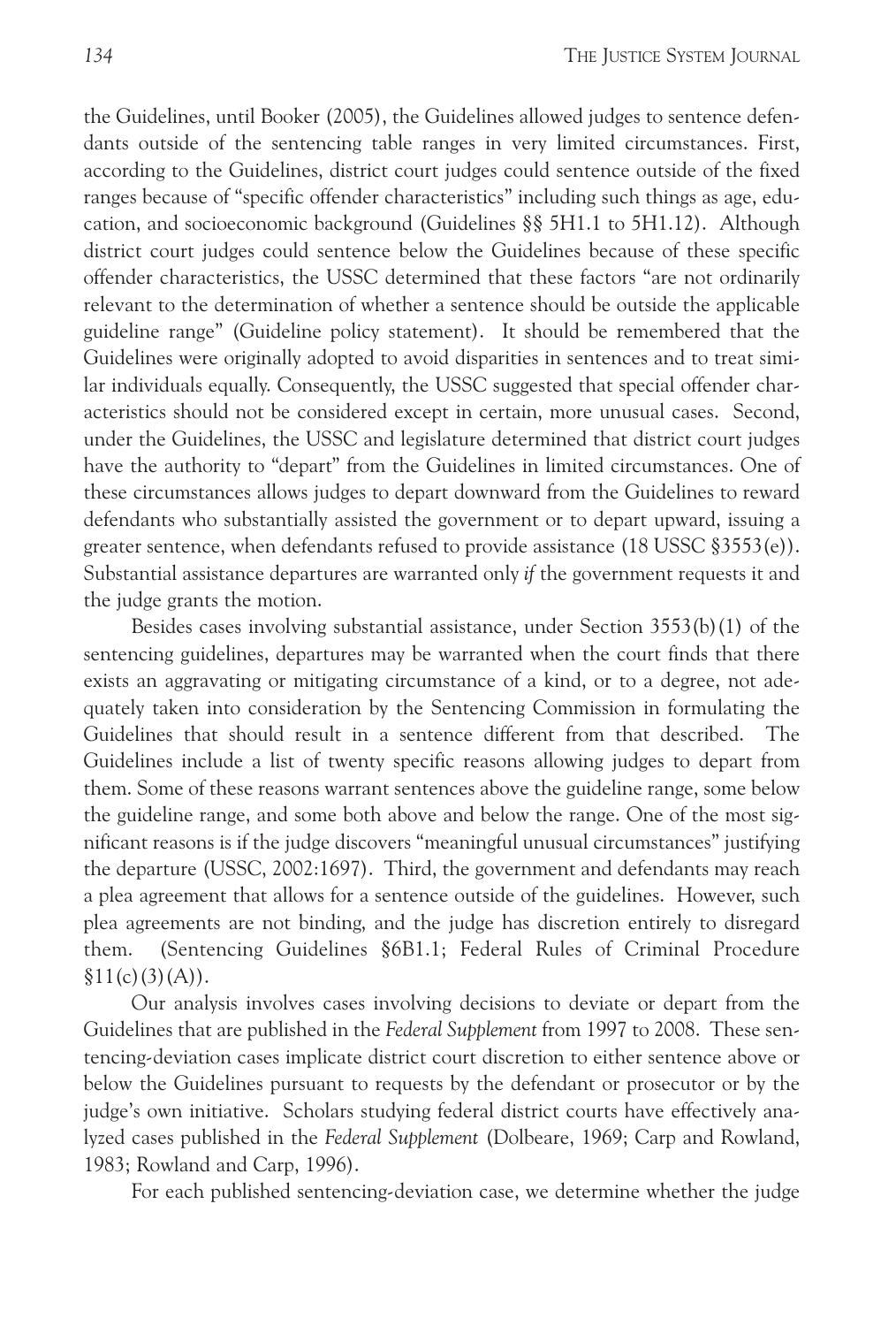favored the defendant or not. For the sentencing-deviation cases, a vote in favor of the defendant was one in which district court judges deviated downward from the Guidelines warranting a lower sentence or would not affirm the prosecutor's request for a sentence that was above the Guidelines. A vote against a defendant was a decision whereby the judge agreed to deviate above the Guideline range, thus warranting a higher sentence, or the judge denied a defendant's request for a downward departure.

The distribution of decisions for and against defendants and judicial attributes for sentencing-deviation cases is shown in Table 1. The database used for this analysis is almost evenly distributed between decisions for and against defendants, which is the key dependent variable in this study. Indeed, 55 percent of the database consists of decisions in which the judge made a decision that was unfavorable to defendants, and 45 percent consists of cases favorable to defendants. Judges analyzed in the database also were fairly evenly distributed politically. Fifty-three percent of judges were appointed by Republican presidents and 47 percent by Democrats. As far as ideology, 49 percent received a Giles, Hettinger, and Peppers (2001) score of zero or less and 51 percent of greater than 0 to 1. As far as judicial attributes, the majority of judges analyzed in this study were white and male. However, judges were fairly evenly split between serving on the bench less or more than ten years. The breakdown of judicial attributes is less evenly distributed when gender is analyzed through the lens of partisanship and race. As stated before, white males predominate the data set. Of these men, 14 percent were nonwhite and 45 percent were appointed by Democratic presidents. Of the women, 12 percent were nonwhite and 59 percent were appointed by Democratic presidents. The majority of the defendants, 90 percent, were male, and 22 percent of the cases involved drug crimes, 13 percent economic crimes, 12 percent immigration crimes, and 45 percent all other crimes.

The distribution of cases before and after the decision in *U.S. v. Booker* showed the most variability in distribution. The majority of sentencing-deviation cases analyzed for the period 1997 to 2008 occurred after *Booker*. The distribution of these sentencing-deviation cases is not surprising because *Booker* gave judges wider discretion in sentencing, including the option to depart. The decision also required judges to provide written reasons for departures because under the new regime established by *Booker*, courts of appeals would review district court decisions under a reasonableness standard rather than de novo. The effort spent in documenting these unusual cases may have resulted in more judges providing them to West Publishing after this landmark decision.

To determine whether the sample of *Federal Supplement* cases is representative, we compared the distribution of judicial attributes and case types in our sample to a random sample of unpublished departure cases, from Westlaw. This random sample revealed that the distribution of cases and judges' attributes are roughly the same as published cases. <sup>4</sup> The only major exception was that the random sample included 75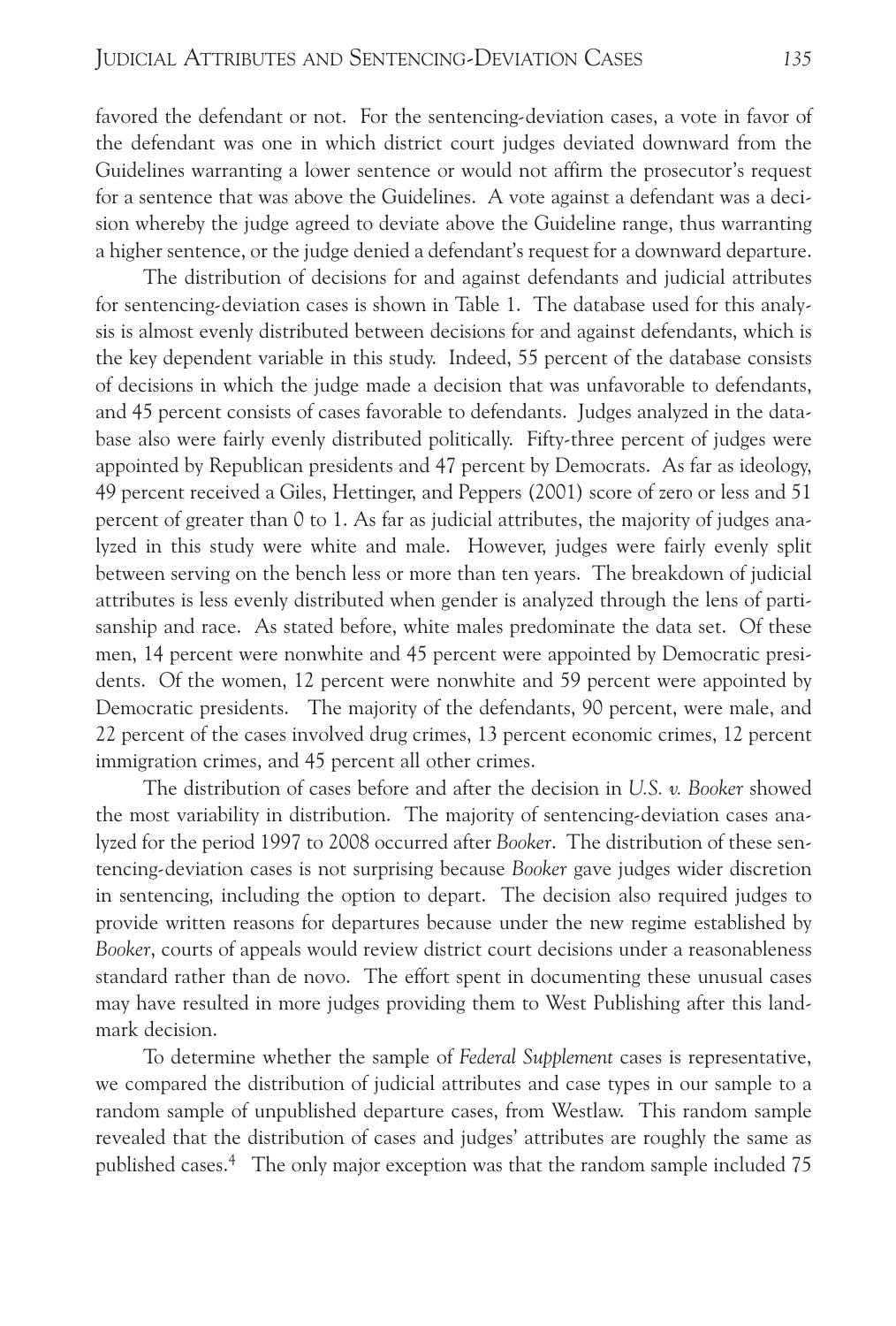| Table 1                                               |
|-------------------------------------------------------|
| Summary of Data Distribution for Sentencing-Deviation |
| and Other Criminal Cases                              |

| <b>Attribute</b>                               | <b>Sentencing-Deviation Cases</b> |
|------------------------------------------------|-----------------------------------|
| <b>Nature of decision</b><br>Against defendant | 277 (55%)                         |
| For defendant                                  | 227 (45%)                         |
|                                                |                                   |
| Gender                                         |                                   |
| Male<br>Female                                 | 426 (85%)<br>78 (15%)             |
|                                                |                                   |
| Race                                           |                                   |
| White                                          | 434 (86%)                         |
| Nonwhite                                       | 70 (14%)                          |
| Party of appointing president                  |                                   |
| Republican                                     | 266 (53%)                         |
| Democrat                                       | 238 (47%)                         |
| Judicial ideology*                             |                                   |
| Liberal                                        | 248 (49%)                         |
| Conservative                                   | 256 (51%)                         |
| Years on the bench                             |                                   |
| $<$ 10 years                                   | 247 (49%)                         |
| $> 10$ years                                   | 257 (51%)                         |
| <b>Decision date</b>                           |                                   |
| Pre-Booker                                     | 206 (41%)                         |
| Post-Booker                                    | 298 (59%)                         |
|                                                |                                   |
| Defendants' sex                                |                                   |
| Male<br>Female                                 | 234 (90%)                         |
|                                                | 32 (10%)                          |
| <b>Offense types</b>                           |                                   |
| Drug crimes                                    | 111 (22%)                         |
| Economic crimes                                | 65 (13%)                          |
| Gun crimes                                     | 64 (13%)                          |
| Immigration crimes<br>Other                    | 41 (8%)<br>213 (45%)              |
|                                                |                                   |

\* Judicial ideology refers to the Giles, Hettinger, and Peppers (2001) scores. Liberal refers to scores ranging from -1 to 0 and conservative refers to scores from 0 to +1.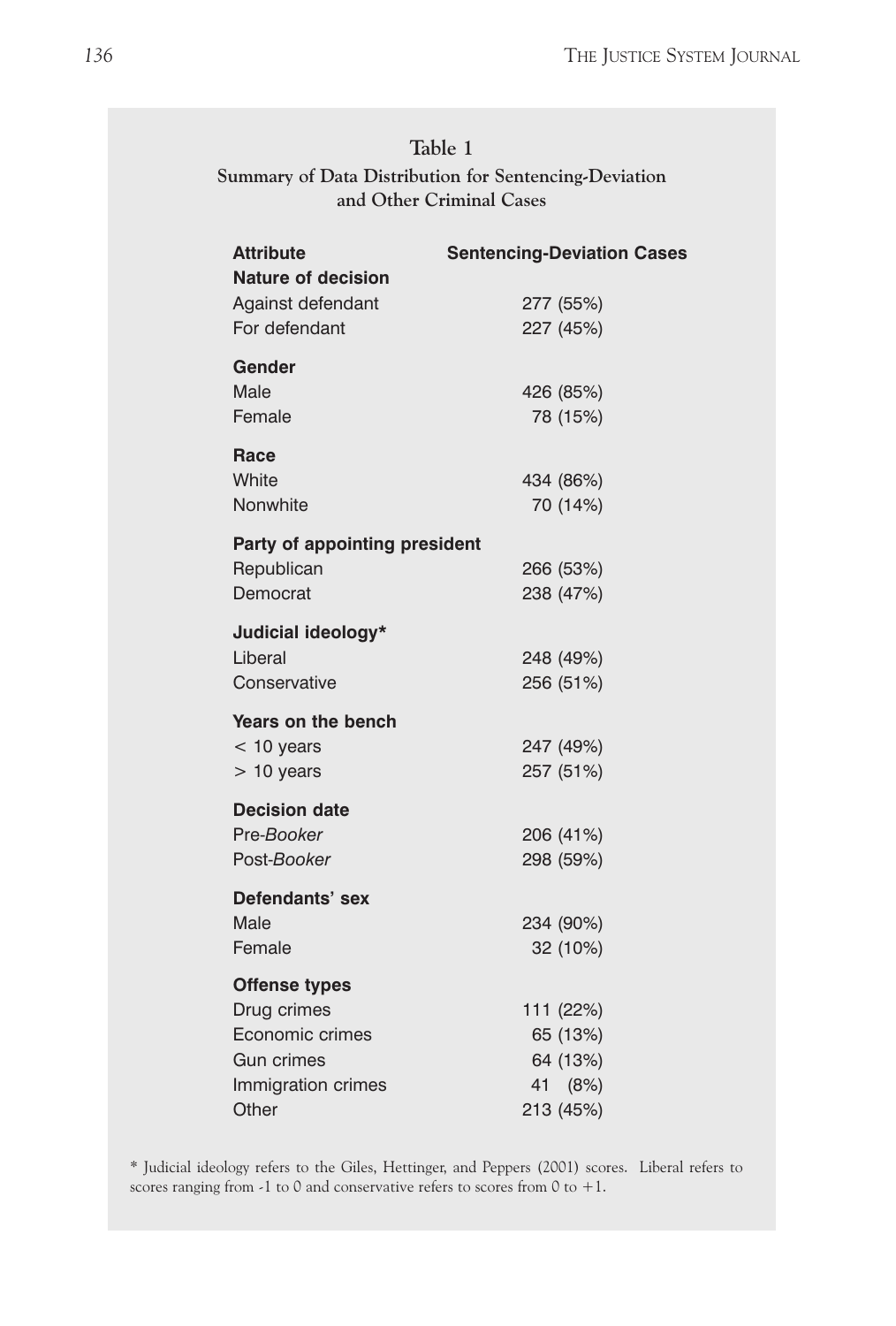percent post-*Booker* cases while the published cases included 59 percent. This difference would result an underrepresentation of the significance of *Booker* in our data set.

A logit regression was used to analyze the effect of judicial attributes on the likelihood of judges voting in favor of defendants for federal-sentencing-deviation cases as discussed above. A logit analysis is used because the dependent variable is dichotomous, measuring simply whether judges decided in favor of or against a defendant in a particular case.

The estimation equation used for the logit model is as follows:

*Vote in favor of defendant* =  $\beta^{\circ}$  +  $\beta^{\prime}$ Democrat *appointment* +  $\beta^{\prime}$ Judges' *ideology* +  $\beta^3$  *Female* +  $\beta^4$ *Minority* 

*+ ß5Bench years + ß6Female\*Democrat appointment + ß7Minority \*Democrat appointment*

*+ ß8Female\*Minority\*Democrat appointment+ ß9Booker + ß10Female defen* $d$ *dant* +  $\beta$ <sup>11</sup>Drug crimes +

 $\beta^{12}$ Economic crimes +  $\beta^{13}$ Gun crimes +  $\beta^{14}$ Immigration crimes +

The independent variables used in this regression are based on the literature review and our theory as to which variables influence judicial decision making for sentencing-deviation cases and which are proper controls for this type of analysis. The first variable, *Democrat appointment*, captures whether the district court judge was appointed by a president from the Democratic party (coded 1) or the Republican party (coded 0). The second variable, *Judges' ideology,* is the individual Giles, Hettinger and Pepper (2001) scores for each district court judge. These scores range from  $-1$  to  $+1$ , with  $-1$  representing the most liberal ideology to  $+1$  representing the most conservative ideology. We initially had concerns about multi-collinearity as our variable for the party of the president and the Giles, Hettinger, and Peppers scores were highly correlated (i.e., -0.88). Despite the high correlation, we believe that the two variables are distinct and capture two very different concepts. Further, a test for joint significance and a likelihood ratio test revealed that both variables should indeed be included in our model. 5

We included dichotomous variables indicating whether a judge was female

<sup>4</sup> Twenty cases from a random search of 665 unpublished sentencing-deviation cases from 1997 to 2008 (i.e., the years of our study) revealed a sample with similar case attributes as the cases used for this study in the *Federal Supplement*. Specifically, 31 percent of the judges favored the defendant, 38 percent were appointed by democratic presidents, 37 percent had liberal Giles, Hettinger, and Peppers scores, 19 percent were female, 13 percent were from minority groups, and 19 percent were from judges with less than ten years of experience. Of the decisions, 6 percent had women defendants, 38 percent involved drug crimes, 13 percent involved economic crimes, 19 percent involved gun crimes, and 6 percent involved immigration crimes.

<sup>5</sup> The  $X2$  for the joint significance test was 7.41 ( $p=0.03$ ), indicating that the two coefficients were not simultaneously equal to zero and, therefore, it was better to include both variables in the equation. The likelihood ratio was 7.48 (p=0.02) indicating that the unrestricted model including data for party of the president as well as judges' ideology was better than the restricted model, which did not include these two variables.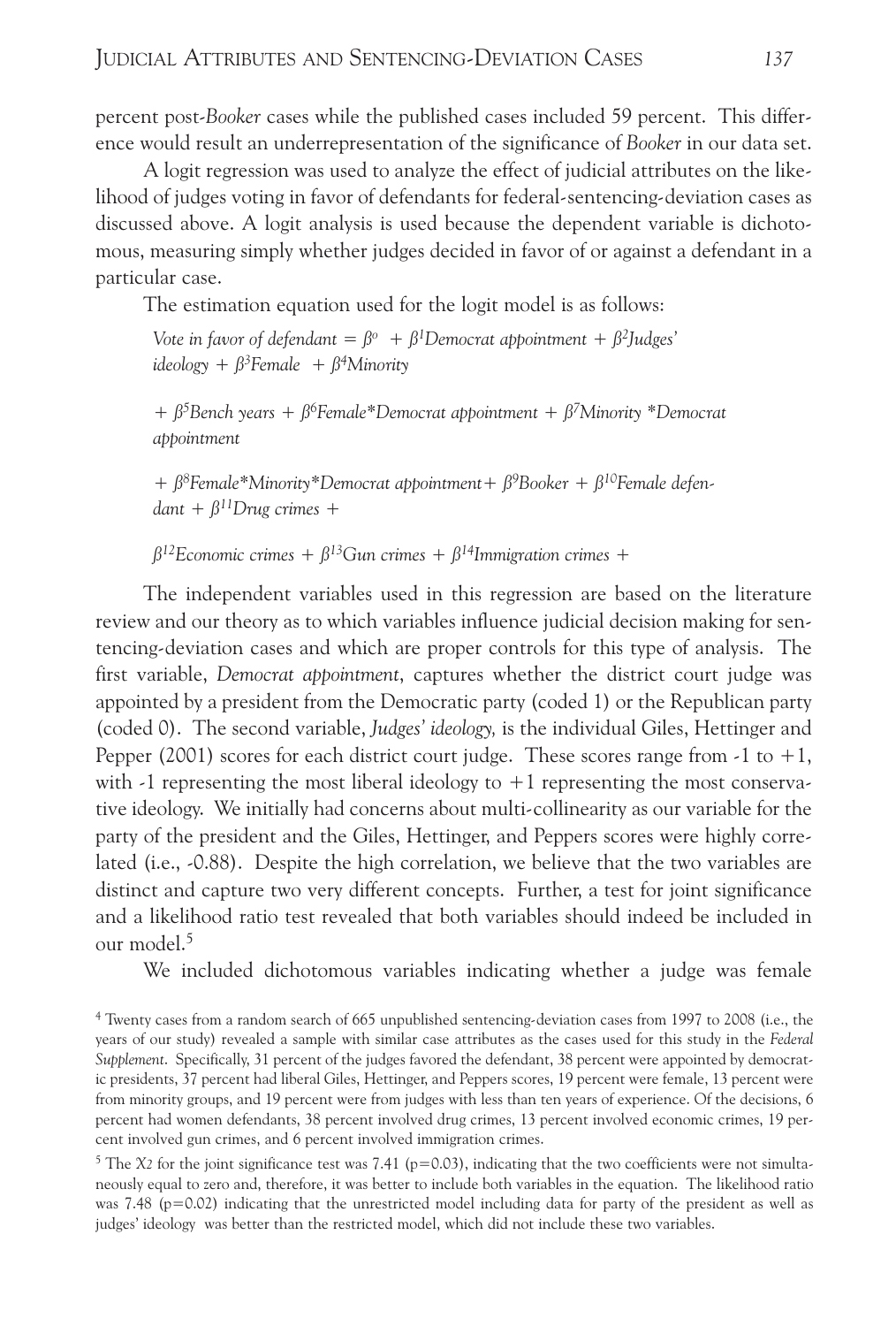(*Female*) and whether a judge belonged to a minority group (*Minority*). Further, we also included a binary independent variable (*Bench years*) for whether judges served less than ten years on the bench at the time of each decision included in the database. Tenure is an appropriate control variable pursuant to the suggestions of Kaheny, Haire, and Benesh (2008).

For controls we included the sex of the defendant (*Female defendant*) as judges may be more lenient toward female defendants who more often care for children and elderly parents. We also included the offense types that constitute an important consideration in the judges' decisions. As convincingly shown by Scherer (2004), not including offense types could result in significant omitted-variable bias as much of the judges' decisions turn on the application of law to specific facts. As a result, we divided the cases into five offenses: drug crimes, economic crimes, gun crimes, immigration crimes, and all other crimes.

Our theory predicts that certain judicial attributes affect judges' decisions in sentencing-deviation cases when interacted with party of the appointing president. As a result, we have included interactions to capture several possible relationships. The first interaction highlights the relationship between party of the appointing president and judges' gender. We specifically interact the party of the appointing president with whether the judge is female or not (*Female\*Democrat appointment*). The second interaction measures the relationship between whether the judge was appointed by a president from the Democratic party and is also a member of a minority group (*Minority\*Democrat appointment*). Finally, we believed that the president's party identification, gender, and race all may affect judicial decision making, and so we have included a variable interacting party of president, female, and minority to analyze this relationship (*Female\*Minority\*Democrat appointment*). By creating the interaction terms in this way, we can test at the same time the impact of gender (male or female), race (minority member or not), and party of the president (Democrat or Republican).

An additional independent variable *(Booker)* was used to determine if the case was decided before or after the U.S. Supreme Court's landmark decision in *U.S. v. Booker* (2005), whereby the U.S. Supreme Court found that mandatory sentencing guidelines violated the U.S. Constitution's Sixth Amendment right to trial. The *Booker* decision created a major change in the Guideline system by converting the judges' application of these Guidelines from mandatory to solely advisory. It is expected that *Booker* would have an impact on sentencing-deviation cases as this decision was aimed precisely at the mandatory nature of the Sentencing Guideline system, making it easier for judges to depart.

#### **RESULTS**

The results provided in Table 2 show the coefficients using a logit analysis. As discussed below, the results confirm the hypotheses regarding the effect of party of the appointing president, the effect of *Booker*, and the effect of some of the interaction terms on judicial decision making. In other words, the results confirm that judges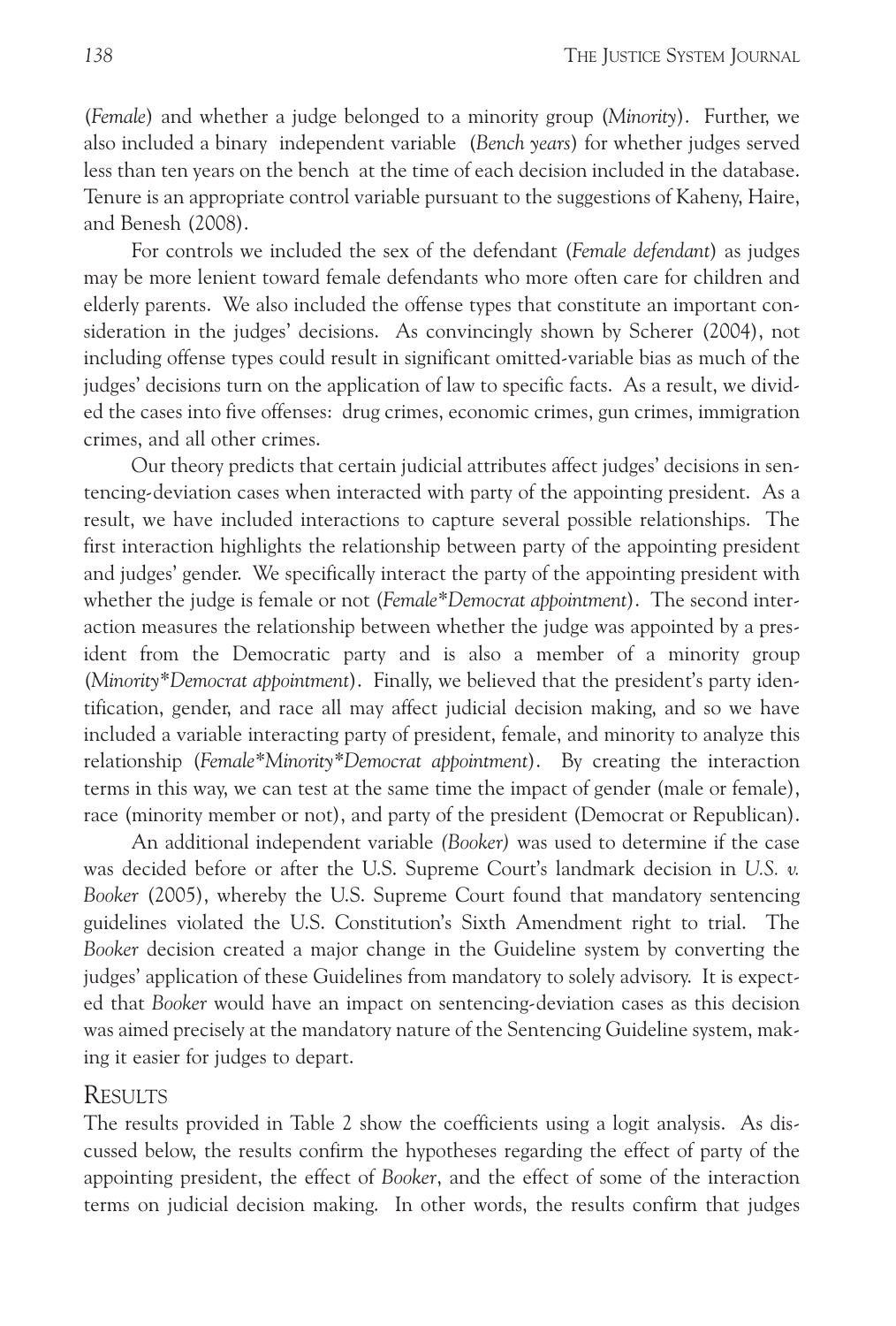| Table 2<br>Effect of Judicial Attributes on Decision Favoring Defendant |           |
|-------------------------------------------------------------------------|-----------|
|                                                                         |           |
| Democrat                                                                | 0.80      |
|                                                                         | (0.42)    |
| Judges ideology                                                         | 0.31      |
|                                                                         | (0.58)    |
| Female                                                                  | $-1.65**$ |
|                                                                         | (0.56)    |
| Minority                                                                | 0.02      |
|                                                                         | (0.51)    |
| Years on Bench                                                          | 0.01      |
|                                                                         | (0.01)    |
| Female*Democrat                                                         | $1.82**$  |
|                                                                         | (0.67)    |
| Minority*Democrat                                                       | $-0.45$   |
|                                                                         | (0.63)    |
| Female*Minority*Democrat                                                | 0.72      |
|                                                                         | (1.02)    |
| <b>Booker</b>                                                           | 0.36      |
|                                                                         | (0.19)    |
| Female defendant                                                        | 0.47      |
|                                                                         | (0.31)    |
| Drug crime                                                              | $0.61*$   |
|                                                                         | (0.25)    |
| Economic crime                                                          | 0.11      |
|                                                                         | (0.31)    |
| Gun crime                                                               | 0.56      |
|                                                                         | (0.30)    |
| Immigration crime                                                       | $0.77*$   |
|                                                                         | (0.37)    |
| Constant                                                                | $-1.19**$ |
|                                                                         | (0.32)    |
| N                                                                       | 504       |
| Pseudo R <sup>2</sup>                                                   | 0.06      |

**Notes:** ( ) indicates standard error. Boldface indicates statistically significant at  $p < 0.10$ , \*p $< 0.05$ , and \*\*p $< 0.01$ .

appointed by Democratic presidents, women judges appointed by Democratic presidents, and judges deciding cases after *Booker* are more likely to vote in favor of defendants than judges appointed by Republican presidents or who decided cases before *Booker*. The results, as to gender, however, defied our prediction that gender alone is not a significant predictor in these types of cases. Rather than having no effect, female judges were surprisingly less likely to vote in favor of defendants, but this result was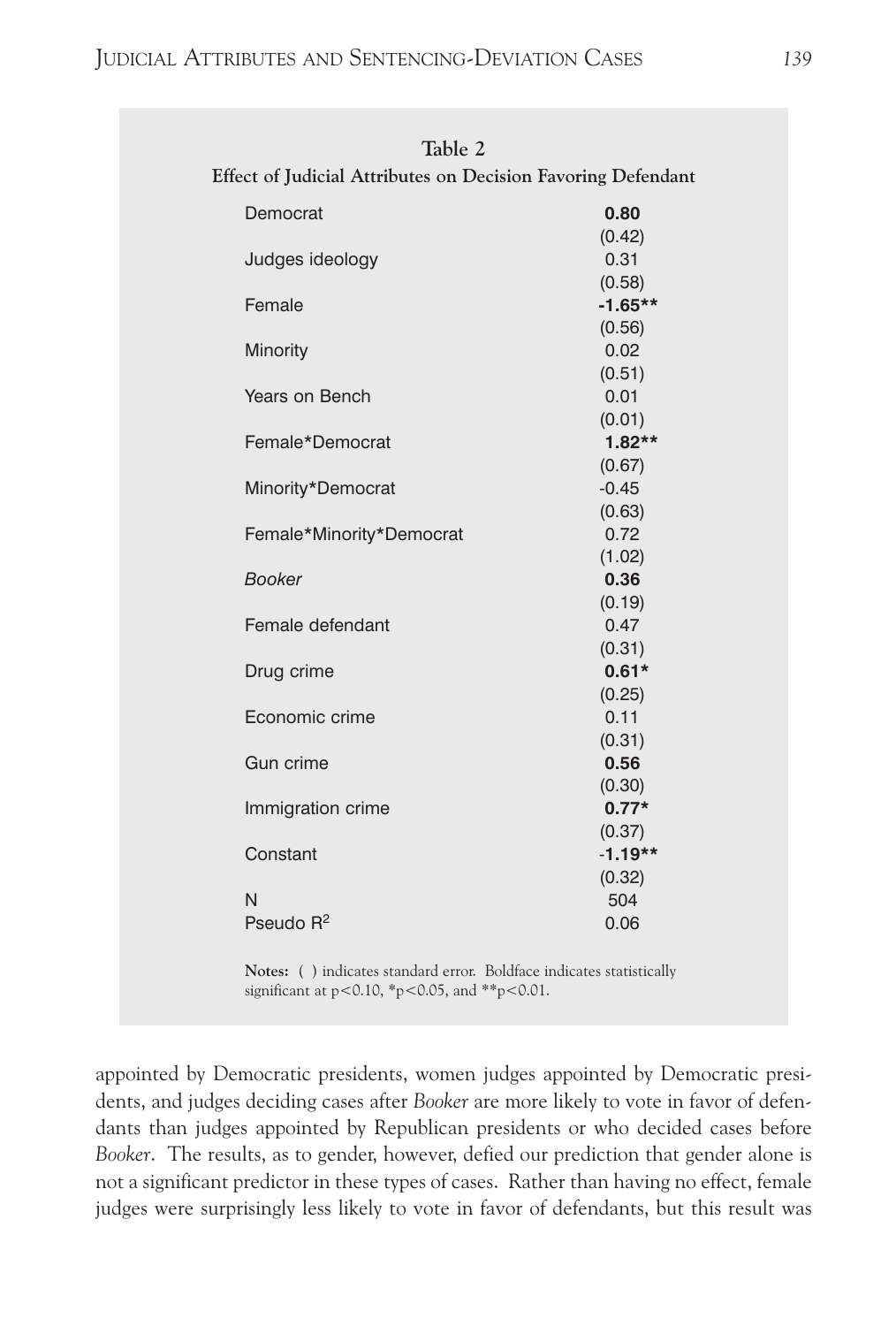tempered by the party of the appointing president as discussed below.

While the logistic regressions provide information about whether judicial attributes affect decision making, the coefficients are difficult to interpret without further analysis. Therefore, to interpret the above coefficients for these various regressions, a first difference analysis was undertaken (King, Tomz, and Wittenberg, 2000). As seen by the quantities of interest in Table 3, when the independent variables are set equal to the median value for all the binary independent variables, the first difference provides us with an understandable coefficient that can be interpreted in terms of probability of voting for defendants. When analyzing these coefficients, both the magnitude of the coefficient as well as its significance should be taken into account.

The results indicate that the variables for party of appointing president of the judge, gender and gender's interaction with party, as well as whether the case was decided after *Booker*, are significant. When the party of the appointing president switches from Republican to Democrat, judges are 19 percent more likely to vote in favor of defendants. Judges that are female are 24 percent less likely to vote for defendants, and judges who decide cases after *Booker* are 8 percent more likely to vote for defendants. The significance and sign of the coefficients for party of the appointing president and *Booker* were as expected. The coefficient and sign for gender were unexpected. Female judges are less likely to favor defendants. As indicated from the outset, the literature on gender and judging has been inconsistent. In some instances, the judges' gender affects decision making while in others it does not. In the case of sentencing-deviation cases, from public-opinion surveys we know that females in general fear crime more than men (Chiricos, Eshholz, and Gertz, 1997; Stanko, 1995). Female judges' negative decisions toward defendants may be based on a general propensity of females to fear crime more than men. It is possible that these general propensities affect female judges in their determinations regarding sentencing.

The results were as we hypothesized for the other judicial attributes in our analysis: the race of judges and the number of years on the bench had no significant effect. Although not statistically significant, whether a judge is a member of a minority group makes them 2 percent more likely to decide in favor of defendants. The number of years on the bench also has a positive coefficient indicating that the probability of voting in favor of the defendant increases the longer the judge has served. Because the average number of years on the bench for judges in this data set was ten years, we also tested the probability of voting in favor of a defendant with this ten-year cut off. Judges serving ten or more years on the bench were 3 percent more likely to rule for defendants in these types of cases.

The sex of the defendant was not significant. However, three of the four offense types (drugs, guns, and immigration) were significant and positive. This suggests that in some of the more prevalent areas of crimes, judges inundated with high caseloads may favor defendants who commit these crimes compared to all others.

As far as the interactions, as presented in Table 4, the only statistically significant interaction was the relationship between party of the appointing president and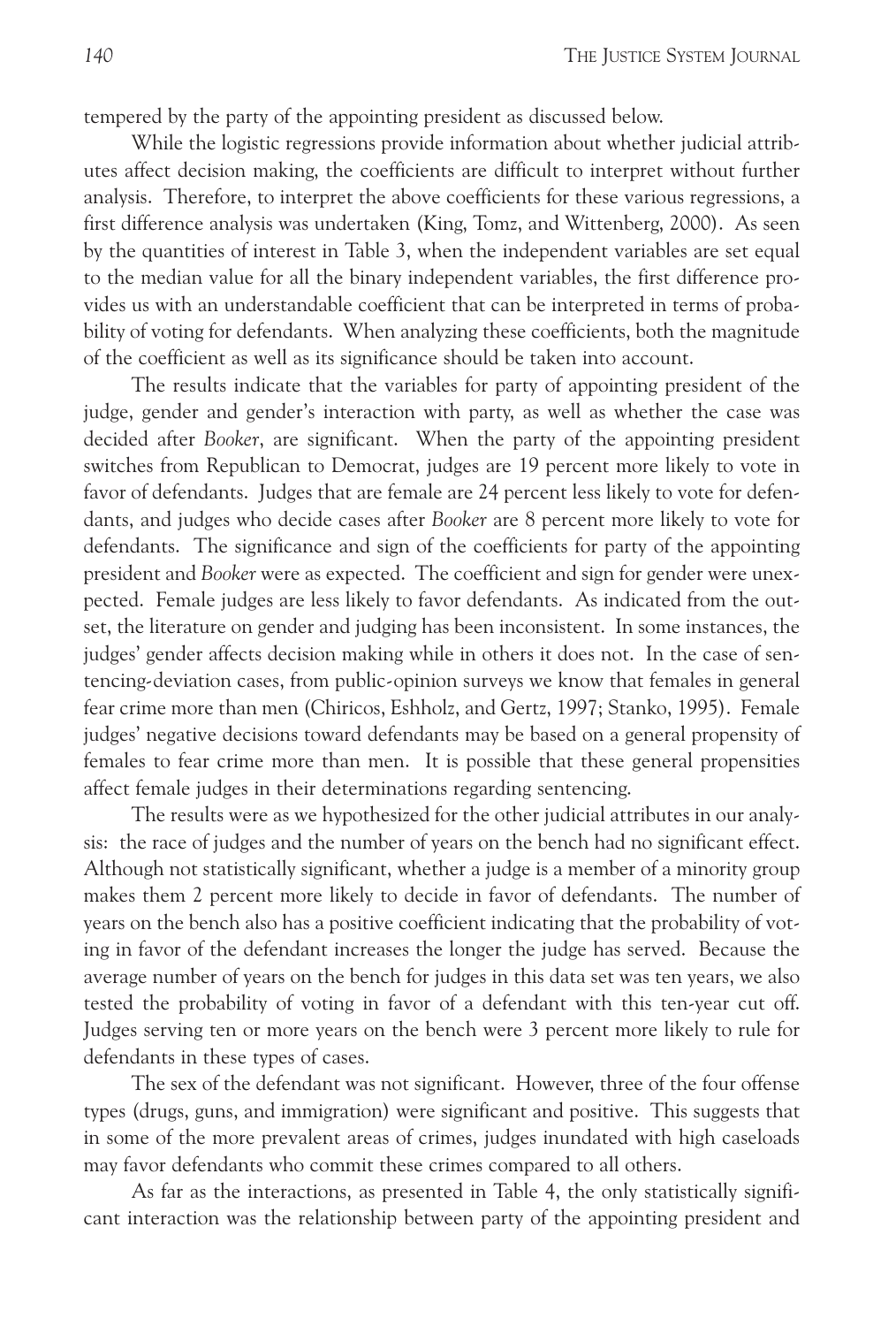| Table 3<br>Effects of Independent Variables on Whether District Court Judges<br>Rule in Favor of Defendant        |                                                   |  |  |
|-------------------------------------------------------------------------------------------------------------------|---------------------------------------------------|--|--|
| When this characteristic<br>Shifts fromto                                                                         | Likelihood of ruling in<br>favor of defendant (%) |  |  |
| Appointing president:<br>Republican to Democrat                                                                   | 19                                                |  |  |
| Judges ideology: Liberal to<br>Conservative                                                                       | 12                                                |  |  |
| Female: male to female                                                                                            | $-24$                                             |  |  |
| Minority: white to nonwhite                                                                                       | $\mathcal{P}$                                     |  |  |
| Bench year: $<$ 10 years to $>$ 10 years                                                                          | 3                                                 |  |  |
| <i>Booker:</i> pre- to post-decision                                                                              | 8                                                 |  |  |
| Case facts:<br>Other to Drug crime<br>Other to Economic crime<br>Other to Gun crime<br>Other to Immigration crime | 14<br>3<br>13<br>19                               |  |  |

**Notes:** Boldface indicates that the 95 percent confidence interval around a simulated first difference did not contain zero, signifying statistical significance. Based on a logit model estimated in Stata 10.0, with first differences drawn from 1,000 simulations performed by CLARIFY (Tomz, Wittenberg, and King, 2000). Positive coefficients mean more likely to vote in favor of defendant, negative percentages mean less likely to vote in favor of defendant

the judge's gender. As mentioned above, the predicted probability of voting for a defendant decreased 24 percent when the gender of the judge switched from male to female. However, as revealed by the empirical analysis, presidential party and gender are interrelated. While female judges tend to vote against defendants they do so more when they are Republican appointed (-65 percent) than when appointed by a Democratic president (-29 percent). Conversely, male judges tend to favor defendants more than female judges—24 percent more if they are Republican appointed, but 65 percent more if they are appointed by a Democrat.

As for race, as previously mentioned, minority judges are 3 percent more likely to vote for defendants than white judges, although this coefficient is not statistically significant. The interaction between race and party of the appointing president showed an interesting relationship between these two variables. Minorities that are appointed by Republicans are 9 percent more likely to decide in favor of defendants. Conversely, white Democrats are 11 percent more likely to vote against defendants compared to 2 percent of white Republicans also ruling this way.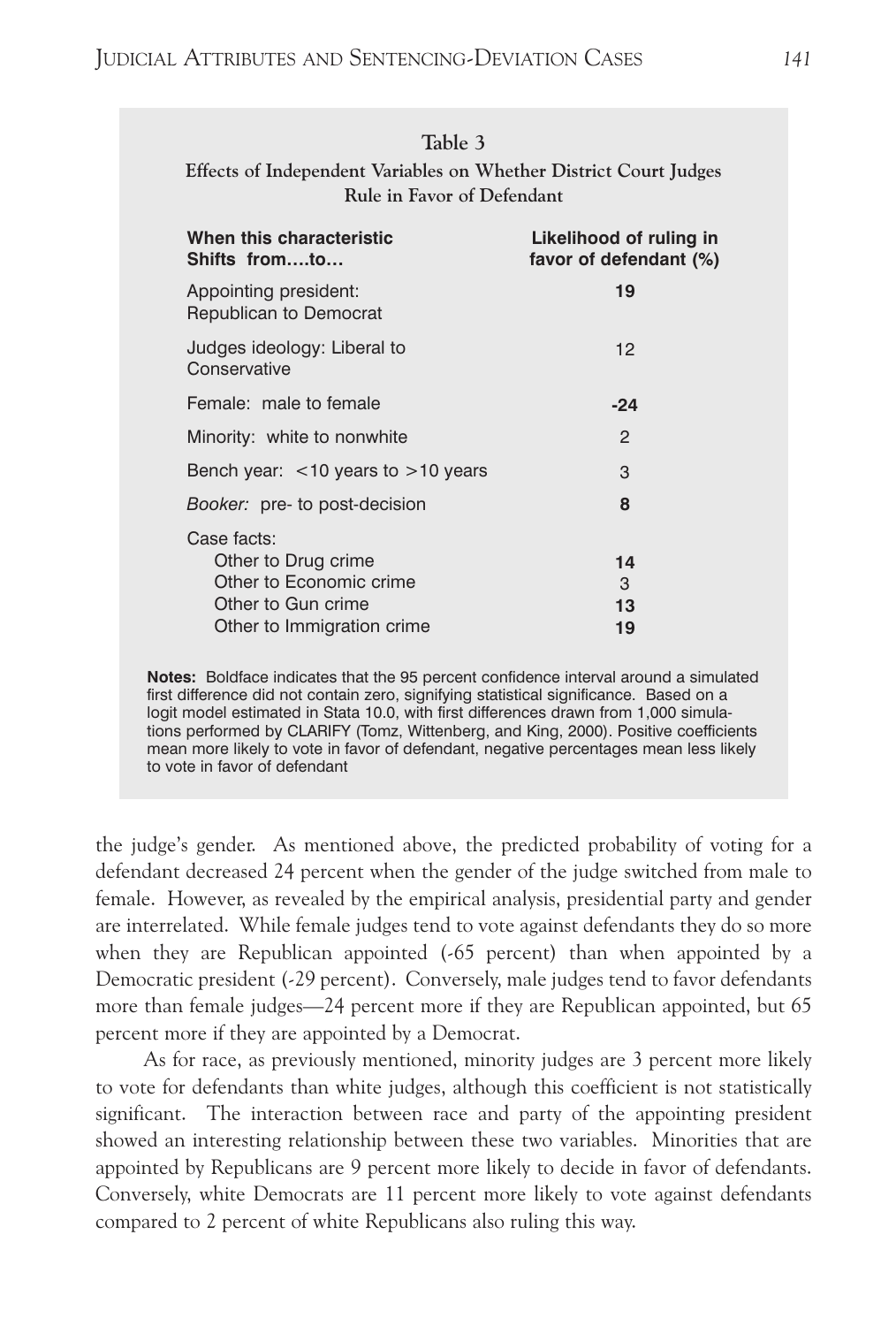| Table 4                                                       |  |  |  |
|---------------------------------------------------------------|--|--|--|
| Effects of Interaction Terms on Whether District Court Judges |  |  |  |
| Rule in Favor of Defendant                                    |  |  |  |

| Effect of                                                    | Likelihood of voting in<br>favor of defendant (%) |
|--------------------------------------------------------------|---------------------------------------------------|
| Sex of judge and party of appointment president              |                                                   |
| Female and Democrat appointment                              | $-30$                                             |
| Male and Democrat appointment                                | 67                                                |
| Female and Republican appointment                            | $-65$                                             |
| Male and Republican appointment                              | 24                                                |
| Race of judge and party of appointing president              |                                                   |
| White and Democrat appointment                               | $-11$                                             |
| Non-white and Democrat appointment                           | $\Omega$                                          |
| White and Republican appointment                             | $-2$                                              |
| Non-white and Republican appointment                         | 9                                                 |
| Interaction of sex, race and appointing<br>presidents' party |                                                   |
| Female if white and Democrat appointment                     | $-33$                                             |
| Female if white and Republican appointment                   | $-24$                                             |
| Female if minority and Democrat appointment                  | $-18$                                             |
| Female if minority and Republican appointment                | $-24$                                             |
| Male if white and Democrat appointment                       | 33                                                |
| Male if minority and Democrat appointment                    | 32                                                |
| Male if white and Republican appointment                     | 18                                                |
| Male if minority and Republican appointment                  | 24                                                |
|                                                              |                                                   |

**Notes:** Boldface indicates that the 95 percent confidence interval around a simulated first difference did not contain zero, signifying statistical significance. Based on a logit model estimated in Stata 10.0, with first differences drawn from 1,000 simulations performed by CLARIFY (Tomz, Wittenberg, and King, 2000). Positive coefficients mean more likely to vote in favor of defendant, negative percentages mean less likely to vote in favor of defendant.

Further, the three-way interaction between party of the appointing president, gender, and race again does not yield statistically significant results, but it is clear from analyzing different combinations of these variables that they all interact in complex and interesting ways. The sex of the judge has a substantial effect on all these interactions. All interactions involving female judges result in judges being less likely to vote for defendants, while all the interactions involving male judges result in judges being more likely to vote for defendants. Of the female judge combinations that all disfavor defendants, those that are minorities and appointed by Democratic presidents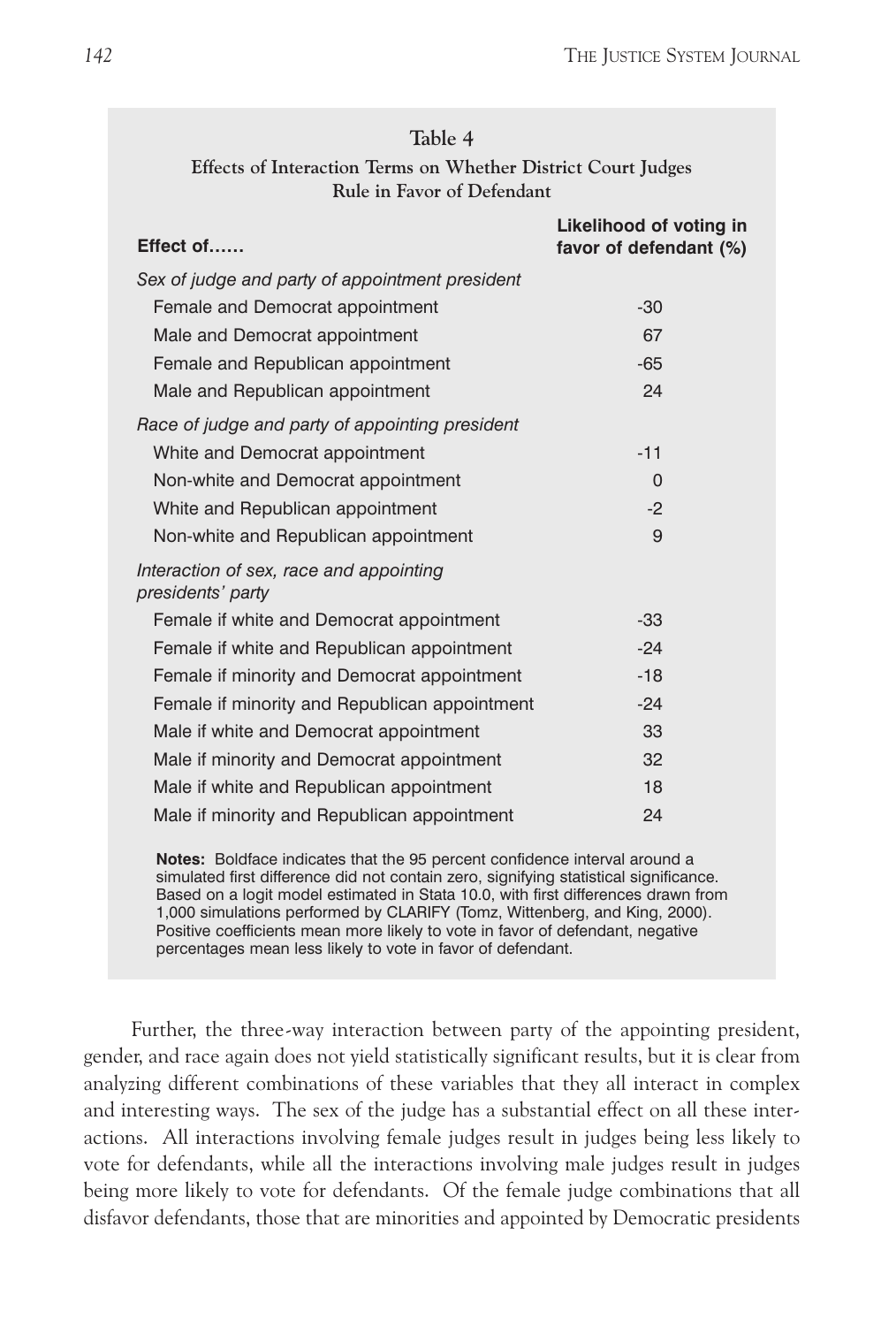| Table 5<br>Results for Matching as a Robustness Check |                                            |                                           |                          |                |  |  |  |
|-------------------------------------------------------|--------------------------------------------|-------------------------------------------|--------------------------|----------------|--|--|--|
| <b>Treatment</b><br>Appointing                        | <b>Coefficent</b><br><b>Unmatched Data</b> | <b>Coefficient</b><br><b>Matched Data</b> | <b>Standard</b><br>Error | <b>Z</b> Value |  |  |  |
| <b>President is Democrat</b>                          | 0.80                                       | 0.75                                      | 0.41                     | 1.81           |  |  |  |
| Female                                                | $-1.65**$                                  | $-1.66**$                                 | 0.56                     | $-2.95$        |  |  |  |
| <b>Booker</b>                                         | 0.36                                       | $0.40*$                                   | 0.19                     | 2.07           |  |  |  |

**Notes:** Boldface indicates statistically significant at p<0.10, **\***p<0.05, and **\*\***p<0.01.

have the smallest likelihood of voting against defendants.

All interactions involving male judges resulted in judges being more likely to vote for defendants. Male judges that were white or minorities appointed by Democrats were 33 percent and 32 percent more likely to vote for defendants. Male judges appointed by Republicans were 18 percent more likely to vote for defendants if they were white and 24 percent more likely if they were minorities.

Finally, whether judges decided a case before or after *Booker* affects how judges make decisions. For sentencing-departure cases, in which *Booker* is most apparently applicable, judges were 8 percent more likely to vote for defendants after *Booker* than before this decision. The significance of the coefficient is not surprising because *Booker* provided judges with more discretion. The magnitude of the coefficient may appear relatively small to those hoping that *Booker* would completely unravel the Guideline system. However, most judges on the district courts had been trained in pre-*Booker* procedures and changing their practices would not be expected to occur instantaneously.

As an additional robustness check for our results, we undertook a nearest-neighbor matching analysis similar to that advocated by Boyd, Epstein, and Martin, 2010 (see also, Ho et al., 2007a, 2007b). Because we were not just concerned with the effect of one judicial attribute as were these authors, we conducted three separate analyses matching separately on the three most significant variables of party of appointing president, female judge, and *Booker* as separate treatment variables. Using the sub-classification method and matched data, the variables remained significant with the coefficients in the same direction as our logit results. Table 5 compares our results to the matched data results on these three coefficients. The magnitude of the coefficient for appointing president was slightly lower with the matched data than unmatched data. The magnitude for the variables for female judge and *Booker* were slightly larger for the matched data than the unmatched data.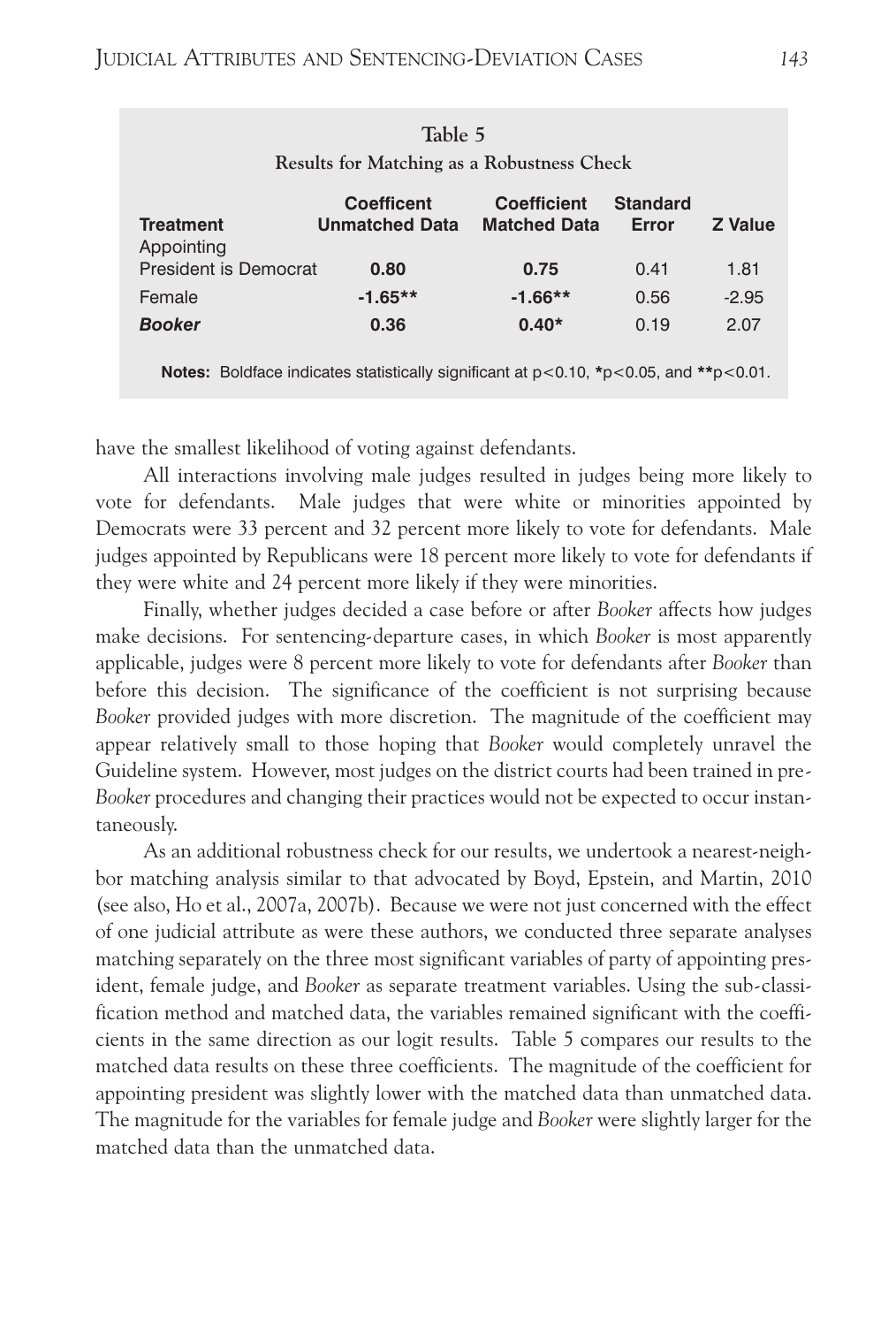\* \* \*

This article began with a discussion about why disparity in sentencing may persist despite sentencing guidelines mandated to limit judicial discretion and disparity. The results show that various judicial attributes related to appointing presidential partisanship and gender, as well as the interaction of these two variables, may explain some of this disparity. The research confirmed our general hypotheses that party of the appointing president affects the probability of voting for defendants in sentencingdeviation cases. In general, judges associated with the Democratic party through the appointment process are more likely to vote for defendants, while those who are associated with Republicans are not. Furthermore, our hypotheses for the effect of all other attributes also were confirmed except for our hypothesis concerning gender. While being a female made a judge more likely to rule against defendants, this result is highly dependent on the party association of female judges. Finally, the results indicate that the interaction between different combinations of judicial attributes is a fertile area for further research on sentencing-deviation cases.

This study has provided unique and preliminary findings regarding the effect of various judicial attributes in judicial sentencing. Future research would include hypotheses that suggest under what conditions certain judicial attributes have the greatest impact. Further, scholars may analyze how attributes of defendants as well as judges interact in sentencing decisions. This, in turn, would provide both scholars and practitioners a more complete picture of what factors influence sentencing decisions when judges use their discretion within the confines of a relatively rigid sentencing regimen. **jsj**

#### REFERENCES

- Albonetti, C. (1997). "Sentencing Under Federal Sentencing Guidelines: Effects of Defendant Characteristics, Guilty Pleas, and Departures on Sentence Outcomes for Drug Offenses 1991-1992," 31 *Law and Society Review* 789.
- Anderson, J., J. Kling, and K. Stith (1999). "Measuring Interjudge Sentencing Disparity: Before and After the Federal Sentencing Guidelines," 42 *Journal of Law and Economics* 271.
- Ashenfelter, O., T. Eisenberg, and S. J. Schwab (1995). "Politics and the Judiciary: The Influence of Judicial Background on Case Outcomes," 24 *Journal of Legal Studies* 257.
- Benesh, Sara C. (2002). *The U.S. Court of Appeals and the Law of Confessions: Perspectives on the Hierarchy of Justice*. New York: LFB Scholarly Publishing.
- Benzoni, F., and C. Dodrill (2009). "Does Judicial Philosophy Matter? A Case Study." Working Paper Series, Social Science Research Network, September 18. http://ssm.com/abstract=1475270
- Berman, D. (2002). "From Lawlessness to Too Much Law? Exploring the Risk of Disparity from Differences in Defense Counsel under Guideline Sentencing," 87 *Iowa Law Review* 435.
- Bibas, S. (2005). "Federalism: Regulating Local Variations in Federal Sentencing," 58 *Stanford*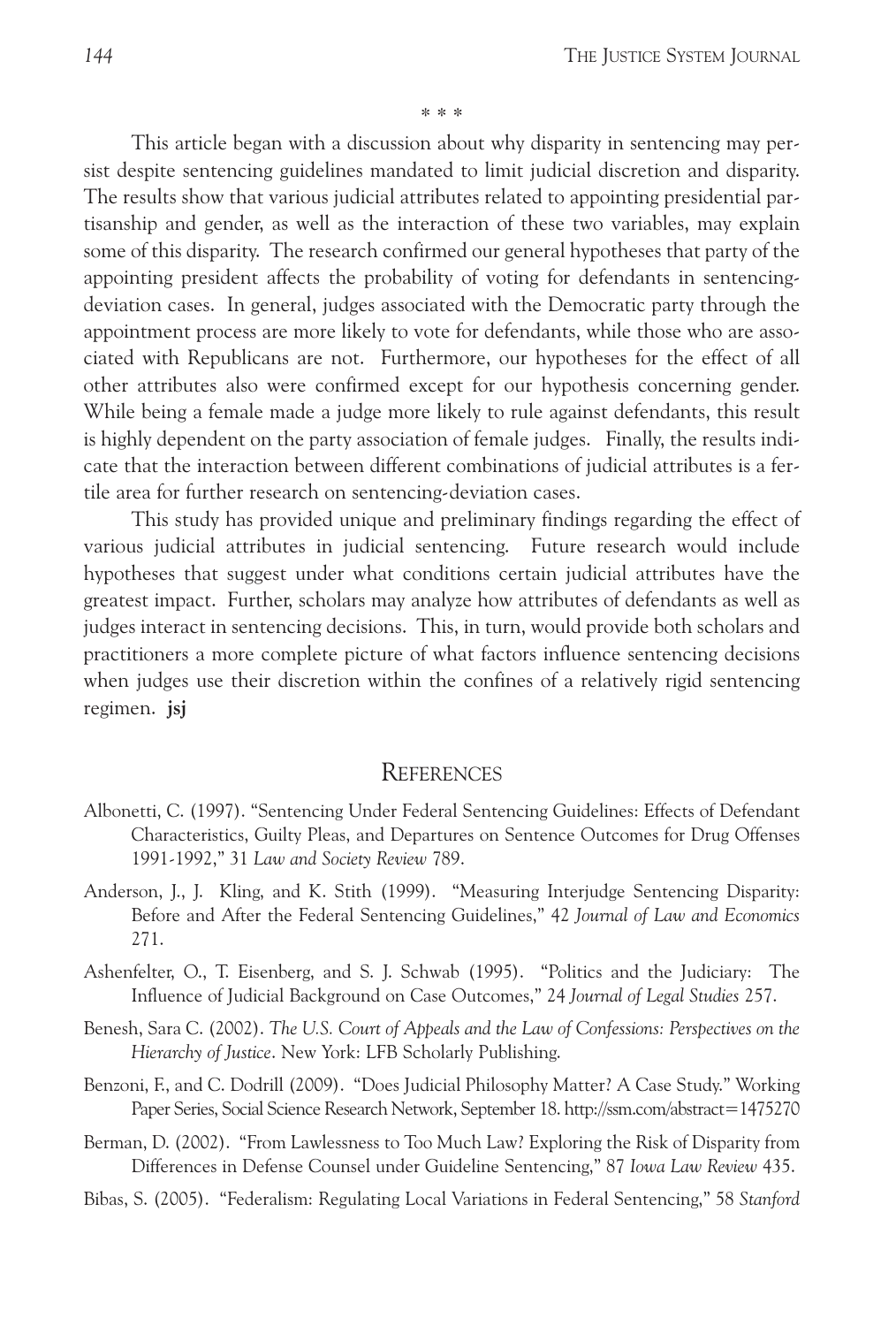*Law Review* 137.

- Boyd, C., L. Epstein, and A. Martin (2008). "Untangling the Causal Effects of Sex on Judging," 54 *American Journal of Political Science* 389.
- Braniff, W. (1993). "Local Discretion, Prosecutorial Choices and the Sentencing Guidelines," 5 *Federal Sentencing Reporter* 309.
- Brudney, J., S. Schiavoni, and D. Merrit (1999). "Judicial Hostility Toward Labor Unions? Applying the Social Background Model to a Celebrated Concern," 60 *Ohio State Law Journal* 1675.
- Campbell, L., and H. Bemporad (2004). *An Introduction to Federal Guideline Sentencing*, 8th ed. San Antonio: Office of the Federal Defender, Western District of Texas.
- Carp, R., K. Manning, and R. Stidham (2009). "Right on: The Decision-Making Behavior of George W. Bush's Judicial Appointees," 92 *Judicature 312*.
- Carp, R., and C. K. Rowland (1983). *Policymaking and Politics in the Federal District Courts*. Knoxville: University of Tennessee Press.
- Chiricos, T., S. Eschholz, and M. Gertz (1997) "Crime, News, and Fear of Crime: Toward an Identification of Audience Effects," 44 *Social Problems* 342.
- Collins, T., and L. Moyer (2008). "Gender, Race, and Intersectionality on the Federal Appellate Bench," 61 *Political Research Quarterly* 219.
- Cook, B. (1973). "Sentencing Behavior of Federal Judges: Draft Cases 1972," *University of Cincinnati Law Review* 597.
- Cross, F., and E. Tiller (1998). "Judicial Partisanship and Obedience to Legal Doctrine: Whistleblowing on the Federal Court of Appeals," 107 *Yale Law Journa*l 2155.
- Dolbeare, K. (1969). "The Federal District Courts and Urban Public Policy." In: J. B. Grossman and J. Tanenhaus (eds.), *Frontiers of Judicial Research*, pp. 373-404. New York: Wiley.
- Eisenberg, T., and S. L. Johnson (1991). "The Effects of Intent: Do We Know How Legal Standards Work?" 76 *Cornell Law Review* 1151.
- Epstein, L., V. Hoekstra, J. Segal, and H. Spaeth (1998). "Do Political Preferences Change? A Longitudinal Study of U.S. Supreme Court Justices," 60 *Journal of Politics* 801.
- Farhang, S., and G. Wawro (2004). "Institutional Dynamics on the U.S. Court of Appeals: Minority Representation Under Panel Decision Making," 20 *Journal of Law and Economics and Organization* 299.
- Frankel, M. E. (1972). *Criminal Sentences: Law Without Order*. New York: Hill and Wang.
- Free, M. (1997). "The Impact of Federal Sentencing Reforms on African Americans," 28 *Journal of Black Studies* 268.
- George, T. (2001). "Court Fixing," 43 *Arizona Law Review* 9.
- Gibson, J. (1983). "From Simplicity to Complexity: The Development of Theory in the Study of Judicial Behavior," 5 *Political Behavior* 7.
- Giles, M., V. Hettinger, and T. Peppers (2001). "Picking Federal Judges: A Note on Policy and Partisan Selection Agendas," 54 *Political Research Quarterly* 623.
- Goldman, S. (1975). "Voting Behavior on the United States Courts of Appeals Revisited," 69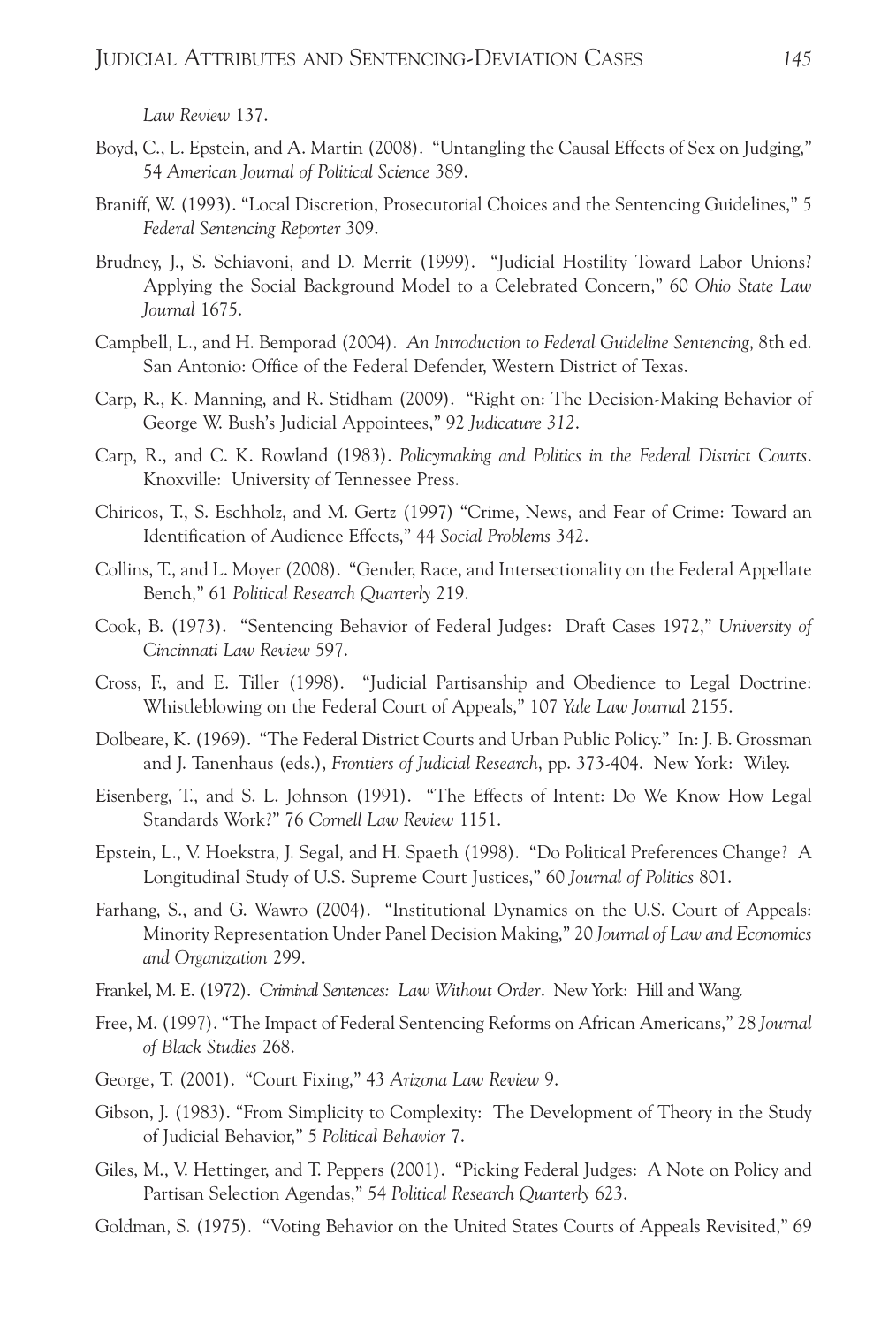*American Political Science Review* 491.

- Gottschall, J. (1986). "Reagan's Appointments to the U.S. Courts of Appeals: The Continuation of a Judicial Revolution," 70 *Judicature* 48.
- Government Accounting Office (1992). *Mandatory Minimum Sentences: Are They Being Imposed and Who Is Receiving Them?* Washington, DC: Government Accounting Office.
- Gruhl, J., Spohn, and C. S. Welch (1981). "Women as Policymakers: The Case of Trial Judges," 25 *American Journal of Political Science* 308.
- Gryski, G., E. Main, and W. Dixon (1986). "Models of State High Court Decision Making in Sex Discrimination Cases," 48 *Journal of Politics* 143.
- Ho, D., K. Imai, G. King, and E. Stuart (2007a). "Matchit: Nonparametric Preprocessing for ParametricCausalInference," 10 *Journal of Statistical Software* 1. http://gking.harvard.edu/matchit/
- (2007b). "Matching as Nonparametric Preprocessing for Reducing Model Dependence in Parametric Causal Inference," 15 *Political Analysis* 199.
- Hofer, P. J., K. R. Blackwell, and R. B. Ruback (1999). "The Effect of the Federal Sentencing Guidelines on Inter-Judge Sentencing Disparity," 90 *Journal of Criminal Law and Criminology* 239.
- Kaheny, E., S. Haire, and S. Benesh (2008). "Change over Tenure: Voting, Variance, and Decision Making on the U.S. Court of Appeals," 52 *American Journal of Political Science* 490.
- Kautt, P. (2002). "Location, Location, Location: Interdistrict and Intercircuit Variation in Sentencing Outcomes for Federal Drug Trafficking Offenses," 19 *Justice Quarterly* 633.
- King, G., M. Tomz, and J. Wittenberg (2000). "Making the Most of Statistical Analyses: Improving Interpretation and Presentation," 44 *American Journal of Political Science* 347.
- Kritzer, H. (1978). "Political Correlates of the Behavior of Federal District Judges: A 'Best Case' Analysis," 40 *Journal of Politics* 25.
- Kritzer, H., and T. Uhlman (1977). "Sisterhood in the Courtroom: Sex of Judge and Defendant in Criminal Case Disposition," 14 *Social Sciences Journal* 77.
- Kulik, C. T., E. L. Perry, and M. Pepper (2003). "Here Comes the Judge: The Influence of Judge Personal Characteristics on Federal Sexual Harassment Case Outcomes," 27 *Law and Human Behavior* 69.
- Massie, T., S. Johnson, and S. Gubala (2002). "The Impact of Gender and Race in the Decisions of Judges on the United States Courts of Appeals." Unpublished manuscript on file with author.
- Mustard, D. (2001). "Racial, Ethnic, and Gender Disparities in Sentencing: Evidence from the U.S. Federal Courts," 44 *Journal of Law and Economics* 285.
- Pasko, L. (2002). "Villain or Victim: Regional Variation and Ethnic Disparity in Federal Drug Offense Sentencing," 13 *Criminal Justice Policy Review* 307.
- Peresie, J. (2005). "Female Judges Matter: Gender and Collegial Decisionmaking in the Federal Appellate Courts," 114 *Yale Law Journal* 1759.
- Rowland, C. K., and R. A. Carp (1996). *Politics and Judgment in Federal District Courts*. Lawrence: University of Kansas Press.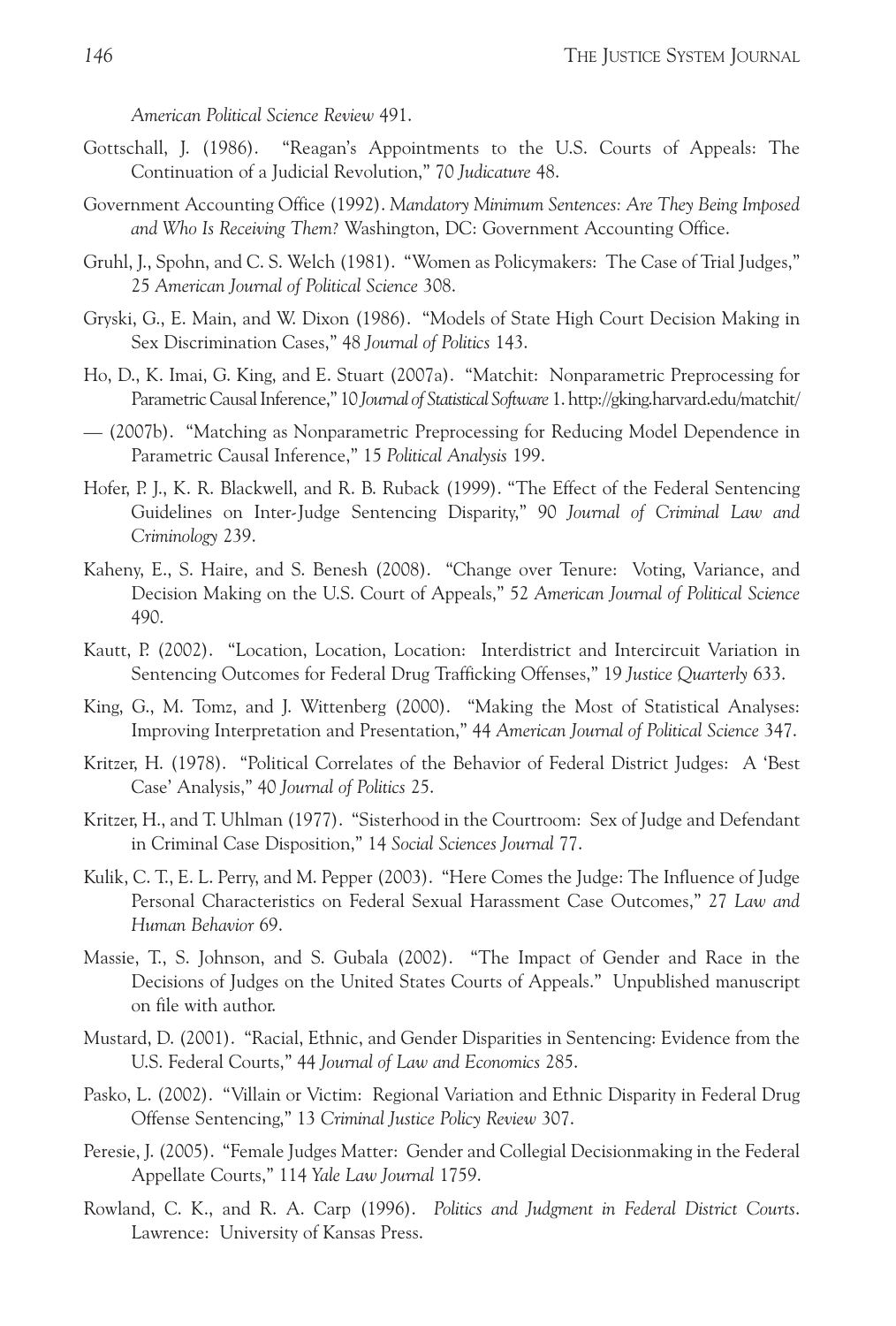- Schanzenbach, M. M., and H. T. Emerson (2008). "Reviewing the Sentencing Guidelines: Judicial Politics, Empirical Evidence and Reform," 75 *University of Chicago Law Review* 715.
- (2007). "Strategic Judging Under the U.S. Sentencing Guidelines: Positive Political Theory and Evidence," 23 *Journal of Law, Economics, and Organization* 24.
- Scherer, N. (2004). "Blacks on the Bench," 119 *Political Science Quarterly* 655.
- Scott, R. (2011). "Inter-Judge Sentencing Disparity After *Booker*: A First Look," 63 *Stanford Law Review* forthcoming.
- Segal, J., and H. Spaeth (2002). *The Supreme Court and the Attitudinal Model Revisited*. Cambridge: Cambridge University Press.
- (1993). *The Supreme Court and the Attitudinal Model*. Cambridge: Cambridge University Press.
- Sisk, G., M. Heise, and A. P. Morriss (1998). "Charting the Influences on the Judicial Mind: An Empirical Study of Judicial Reasoning," 73 *New York University Law Review* 1377.
- Smith, M. (1983). *Race Versus the Robe: The Dilemma of Black Judges*. Port Washington, NY: Associated Faculty Press.
- Songer, D., S. Davis, and S. Haire (1994). "A Reappraisal of Diversification in the Federal Courts: Gender Effects in the Courts of Appeals," 56 *Journal of Politics* 425.
- Songer, D., and K. A. Crews-Meyer (2000). "Does Judge Gender Matter? Decision Making in State Supreme Courts," 81 *Social Science Quarterly* 750.
- Stanko, E. A. (1995). "Reactions to Crime and Violence," 539 *Annals of the American Academy of Political and Social Science* 46.
- Stidham, R. (1996). "The Voting Behavior of President Clinton's Judicial Appointees," 80 *Judicature* 16.
- Tate, C. N. (1981). "Personal Attribute Models of the Voting Behavior of U.S. Supreme Court Justices: Liberalism in Civil Liberties and Economics Decisions, 1946–1978," 81 *American Political Science Review* 355.
- Tiede, L. (2009). "The Impact of the Federal Sentencing Guidelines and Reform: A Comparative Analysis," 30 *Justice System Journal* 34.
- (2008). "The Politics of Criminal Law Reform: A Comparative Analysis of Lower Court Decision-Making." PhD dissertation, University of California, San Diego, on file with the Department of Political Science.
- Tomz, M., J. Wittenberg, and G. King (2003). "Clarify: Software for Interpreting and Presenting Statistical Results." Reference guide for using *Clarify* with *Stata*.
- Ulmer, J. (2005). "The Localized Uses of Federal Sentencing Guidelines in Four U.S. District Courts: Evidence of Processual Order," 28 *Symbolic Interaction* 255.
- United States Sentencing Commission (2008). *Sourcebook of Federal Sentencing Statistics*. Washington, DC: United States Sentencing Commission.
- (2004). *Fifteen Years of Guideline Sentencing: An Assessment of How Well the Federal Criminal Justice System Is Achieving the Goals of Sentencing Reform*. Washington, DC: United States Sentencing Commission.